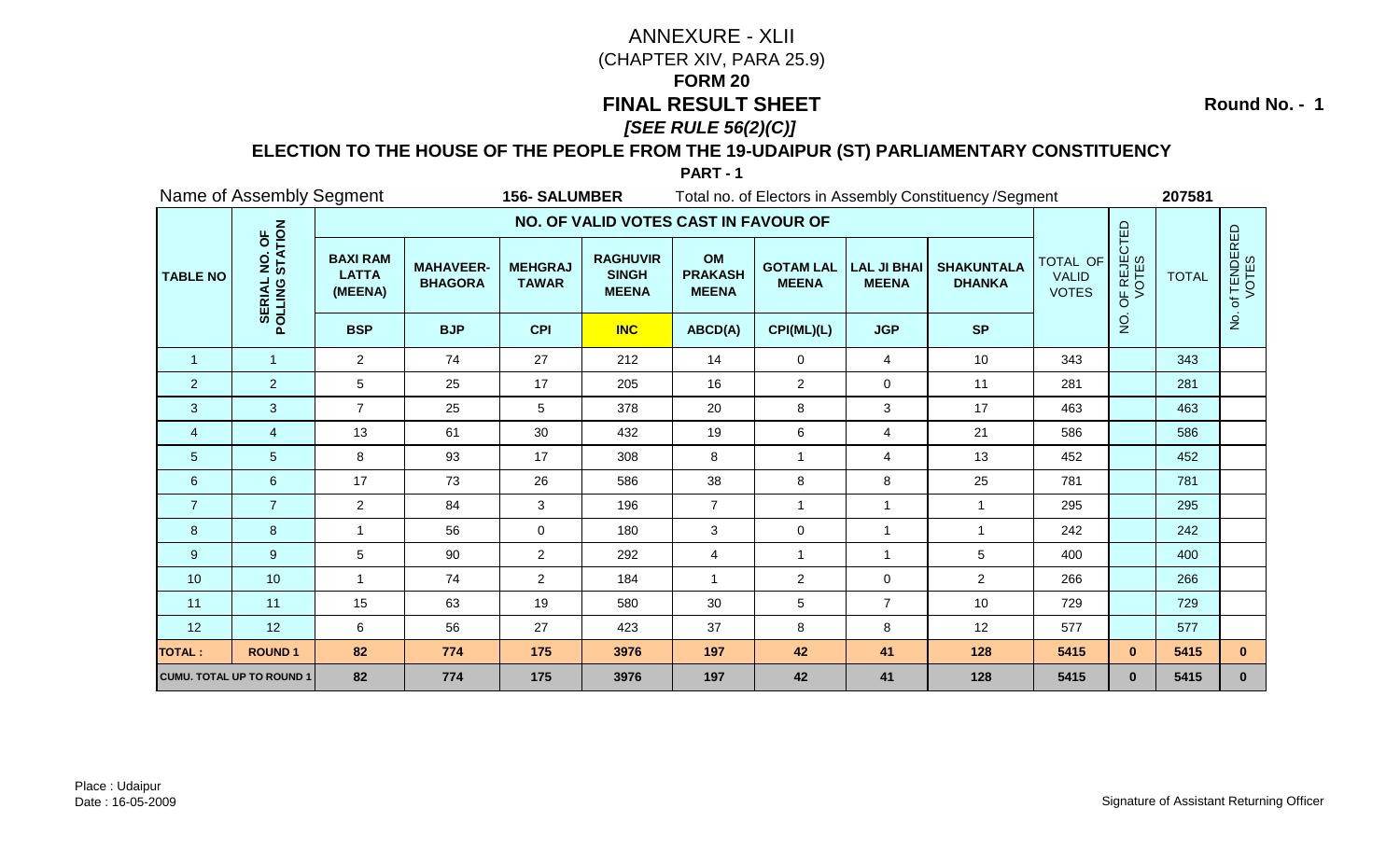**Round No. - 2**

### **ELECTION TO THE HOUSE OF THE PEOPLE FROM THE 19-UDAIPUR (ST) PARLIAMENTARY CONSTITUENCY**

|                 | Name of Assembly Segment                      |                                            |                                    | <b>156-SALUMBER</b>            |                                                 |                                      |                                  |                                    | Total no. of Electors in Assembly Constituency / Segment |                                          |                      | 207581       |                           |
|-----------------|-----------------------------------------------|--------------------------------------------|------------------------------------|--------------------------------|-------------------------------------------------|--------------------------------------|----------------------------------|------------------------------------|----------------------------------------------------------|------------------------------------------|----------------------|--------------|---------------------------|
|                 |                                               |                                            |                                    |                                | NO. OF VALID VOTES CAST IN FAVOUR OF            |                                      |                                  |                                    |                                                          |                                          |                      |              |                           |
| <b>TABLE NO</b> | NO. OF<br>STATION<br><b>SERIAL</b><br>POLLING | <b>BAXI RAM</b><br><b>LATTA</b><br>(MEENA) | <b>MAHAVEER-</b><br><b>BHAGORA</b> | <b>MEHGRAJ</b><br><b>TAWAR</b> | <b>RAGHUVIR</b><br><b>SINGH</b><br><b>MEENA</b> | OM<br><b>PRAKASH</b><br><b>MEENA</b> | <b>GOTAM LAL</b><br><b>MEENA</b> | <b>LAL JI BHAI</b><br><b>MEENA</b> | <b>SHAKUNTALA</b><br><b>DHANKA</b>                       | TOTAL OF<br><b>VALID</b><br><b>VOTES</b> | OF REJECTED<br>VOTES | <b>TOTAL</b> | f TENDERED<br>VOTES<br>'ਠ |
|                 |                                               | <b>BSP</b>                                 | <b>BJP</b>                         | <b>CPI</b>                     | <b>INC</b>                                      | ABCD(A)                              | CPI(ML)(L)                       | <b>JGP</b>                         | <b>SP</b>                                                |                                          | $\rm \dot{Q}$        |              | $\mathsf{P}$              |
| $\overline{1}$  | 13                                            | 9                                          | 144                                | 20                             | 207                                             | 15                                   | 8                                | 9                                  | 14                                                       | 426                                      |                      | 426          |                           |
| $\overline{2}$  | 14                                            | 3                                          | 94                                 | 8                              | 361                                             | 16                                   | $\bf 8$                          | $\overline{7}$                     | 10                                                       | 507                                      |                      | 507          |                           |
| 3               | 15                                            | $\mathbf{1}$                               | 55                                 | $\overline{7}$                 | 300                                             | $\overline{4}$                       | $\overline{1}$                   | 3                                  | 15                                                       | 386                                      |                      | 386          |                           |
| $\overline{4}$  | 16                                            | 32                                         | 99                                 | 11                             | 363                                             | 12                                   | 3                                | 4                                  | 17                                                       | 541                                      |                      | 541          |                           |
| 5               | 17                                            | 39                                         | 31                                 | $\overline{7}$                 | 197                                             | 9                                    | $\overline{1}$                   | 3                                  | $\overline{7}$                                           | 294                                      |                      | 294          |                           |
| $\,6\,$         | 18                                            | $\overline{7}$                             | 8                                  | 36                             | 228                                             | $\sqrt{5}$                           | $\overline{2}$                   | 4                                  | $\overline{\mathbf{4}}$                                  | 294                                      |                      | 294          |                           |
| $\overline{7}$  | 19                                            | 6                                          | 208                                | 22                             | 180                                             | $\,6$                                | 0                                | 3                                  | 8                                                        | 433                                      |                      | 433          |                           |
| 8               | 20                                            | $\overline{2}$                             | 20                                 | $\overline{0}$                 | 264                                             | 8                                    | $\overline{c}$                   | $\mathbf{1}$                       | $\mathbf{1}$                                             | 298                                      |                      | 298          |                           |
| 9               | 21                                            | 9                                          | 137                                | 15                             | 270                                             | 10                                   | 3                                | 6                                  | 12                                                       | 462                                      |                      | 462          |                           |
| 10              | 22                                            | $\overline{4}$                             | 79                                 | 16                             | 266                                             | 14                                   | 3                                | 4                                  | 16                                                       | 402                                      |                      | 402          |                           |
| 11              | 23                                            | 10                                         | 47                                 | 9                              | 247                                             | 12                                   | 8                                | 4                                  | 5                                                        | 342                                      |                      | 342          |                           |
| 12              | 24                                            | $\overline{4}$                             | 108                                | 19                             | 167                                             | 14                                   | 5                                | 9                                  | 5                                                        | 331                                      |                      | 331          |                           |
| <b>TOTAL:</b>   | <b>ROUND 2</b>                                | 126                                        | 1030                               | 170                            | 3050                                            | 125                                  | 44                               | 57                                 | 114                                                      | 4716                                     | $\mathbf{0}$         | 4716         | $\mathbf{0}$              |
|                 | <b>CUMU. TOTAL UP TO ROUND 2</b>              | 208                                        | 1804                               | 345                            | 7026                                            | 322                                  | 86                               | 98                                 | 242                                                      | 10131                                    | $\mathbf{0}$         | 10131        | $\mathbf{0}$              |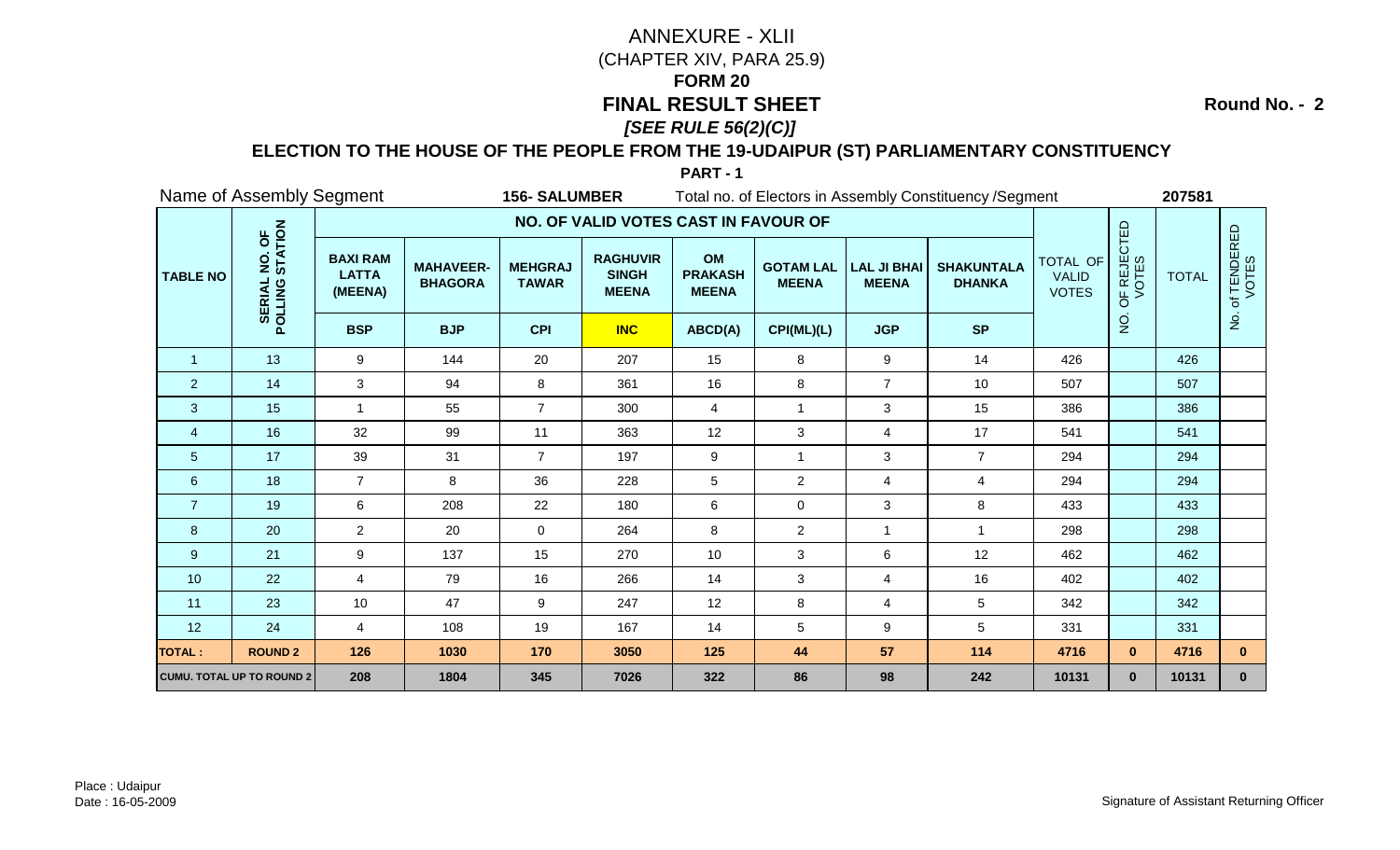**Round No. - 3**

### **ELECTION TO THE HOUSE OF THE PEOPLE FROM THE 19-UDAIPUR (ST) PARLIAMENTARY CONSTITUENCY**

|                 | Name of Assembly Segment         |                                            |                                    | <b>156- SALUMBER</b>           |                                                 |                                      |                                  |                                    | Total no. of Electors in Assembly Constituency / Segment |                                          |                      | 207581       |                      |
|-----------------|----------------------------------|--------------------------------------------|------------------------------------|--------------------------------|-------------------------------------------------|--------------------------------------|----------------------------------|------------------------------------|----------------------------------------------------------|------------------------------------------|----------------------|--------------|----------------------|
|                 |                                  |                                            |                                    |                                | NO. OF VALID VOTES CAST IN FAVOUR OF            |                                      |                                  |                                    |                                                          |                                          |                      |              |                      |
| <b>TABLE NO</b> | NO. OF<br>STATION<br>POLLING     | <b>BAXI RAM</b><br><b>LATTA</b><br>(MEENA) | <b>MAHAVEER-</b><br><b>BHAGORA</b> | <b>MEHGRAJ</b><br><b>TAWAR</b> | <b>RAGHUVIR</b><br><b>SINGH</b><br><b>MEENA</b> | OM<br><b>PRAKASH</b><br><b>MEENA</b> | <b>GOTAM LAL</b><br><b>MEENA</b> | <b>LAL JI BHAI</b><br><b>MEENA</b> | <b>SHAKUNTALA</b><br><b>DHANKA</b>                       | TOTAL OF<br><b>VALID</b><br><b>VOTES</b> | OF REJECTED<br>VOTES | <b>TOTAL</b> | of TENDERED<br>VOTES |
|                 |                                  | <b>BSP</b>                                 | <b>BJP</b>                         | <b>CPI</b>                     | <b>INC</b>                                      | ABCD(A)                              | CPI(ML)(L)                       | <b>JGP</b>                         | <b>SP</b>                                                |                                          | $\frac{1}{2}$        |              | $\frac{1}{2}$        |
| $\overline{1}$  | 25                               | $\overline{7}$                             | 110                                | 15                             | 61                                              | $\overline{c}$                       | 6                                | $\overline{2}$                     | $\overline{7}$                                           | 210                                      |                      | 210          |                      |
| 2               | 26                               | 11                                         | 107                                | 14                             | 190                                             | $\sqrt{3}$                           | 5                                | $\overline{7}$                     | 10                                                       | 347                                      |                      | 347          |                      |
| 3               | 27                               | 6                                          | 118                                | 13                             | 195                                             | 5                                    | 5                                | 3                                  | 12                                                       | 357                                      |                      | 357          |                      |
| $\overline{4}$  | 28                               | 6                                          | 69                                 | 15                             | 113                                             | 19                                   | 0                                | $\mathbf{1}$                       | 9                                                        | 232                                      |                      | 232          |                      |
| $\overline{5}$  | 29                               | 13                                         | 127                                | 27                             | 235                                             | 26                                   | 5                                | 8                                  | 17                                                       | 458                                      |                      | 458          |                      |
| $\,6\,$         | 30                               | 5                                          | 68                                 | 10                             | 34                                              | $\overline{1}$                       | $\mathbf{1}$                     | 5                                  | $\boldsymbol{9}$                                         | 133                                      |                      | 133          |                      |
| $\overline{7}$  | 31                               | 3                                          | 97                                 | 11                             | 111                                             | $\overline{4}$                       | 5                                | 3                                  | $\mathbf 3$                                              | 237                                      |                      | 237          |                      |
| 8               | 32                               | $\overline{7}$                             | 104                                | 10                             | 93                                              | $\overline{7}$                       | $\overline{c}$                   | 3                                  | 6                                                        | 232                                      |                      | 232          |                      |
| 9               | 33                               | 16                                         | 319                                | 29                             | 156                                             | $9\,$                                | 6                                | 9                                  | 14                                                       | 558                                      |                      | 558          |                      |
| 10              | 34                               | 19                                         | 159                                | 20                             | 137                                             | $\overline{7}$                       | 5                                | $\overline{a}$                     | 8                                                        | 357                                      |                      | 357          |                      |
| 11              | 35                               | 19                                         | 149                                | 16                             | 295                                             | 16                                   | $\ensuremath{\mathsf{3}}$        | $\overline{a}$                     | 13                                                       | 513                                      |                      | 513          |                      |
| 12              | 36                               | 8                                          | 9                                  | 8                              | 337                                             | 16                                   | $\overline{c}$                   | 5                                  | $\mathbf 3$                                              | 388                                      |                      | 388          |                      |
| <b>TOTAL:</b>   | <b>ROUND 3</b>                   | 120                                        | 1436                               | 188                            | 1957                                            | 115                                  | 45                               | 50                                 | 111                                                      | 4022                                     | $\mathbf{0}$         | 4022         | $\mathbf{0}$         |
|                 | <b>CUMU. TOTAL UP TO ROUND 3</b> | 328                                        | 3240                               | 533                            | 8983                                            | 437                                  | 131                              | 148                                | 353                                                      | 14153                                    | $\mathbf{0}$         | 14153        | $\mathbf{0}$         |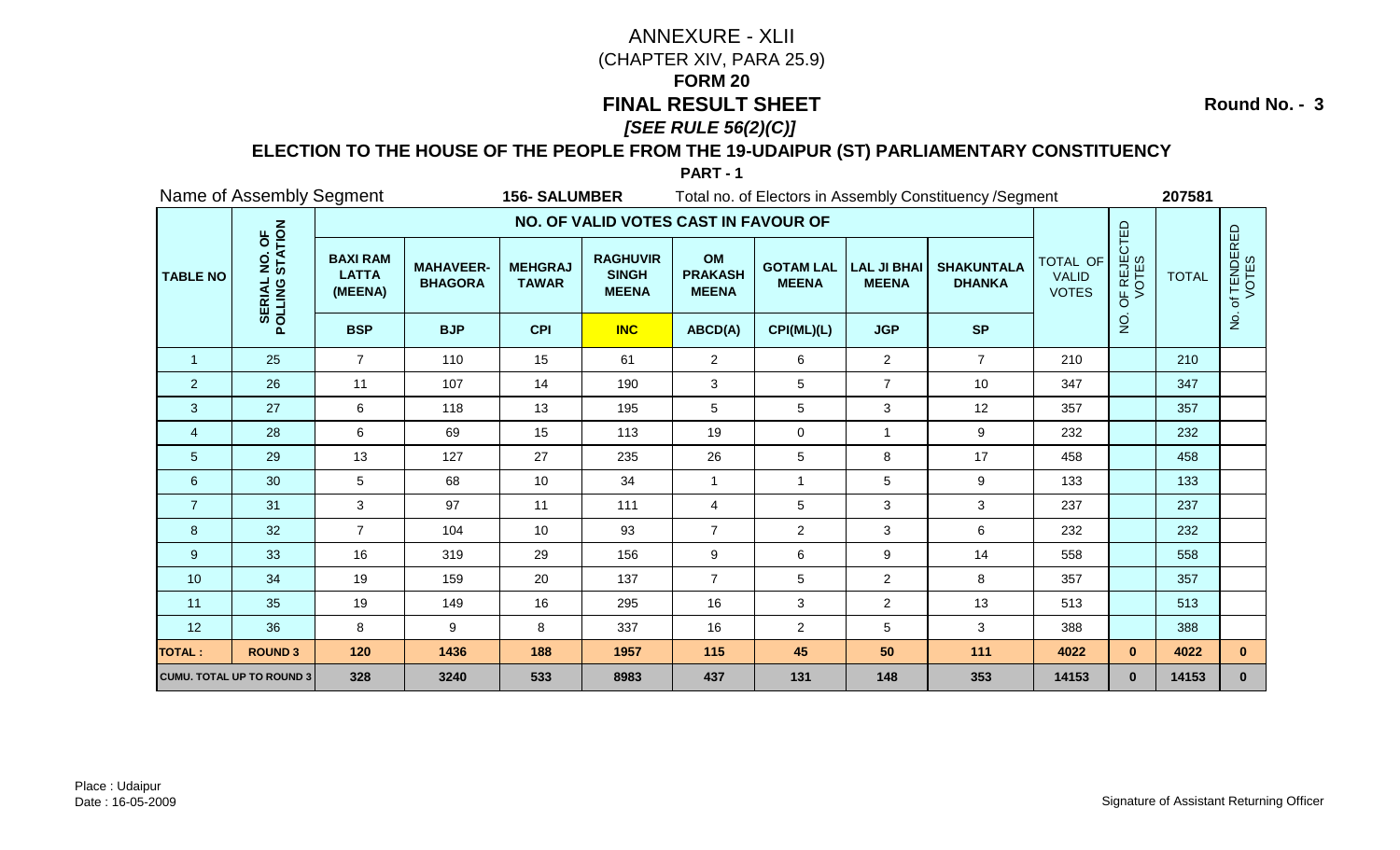**Round No. - 4**

### **ELECTION TO THE HOUSE OF THE PEOPLE FROM THE 19-UDAIPUR (ST) PARLIAMENTARY CONSTITUENCY**

|                 | Name of Assembly Segment                      |                                            |                                    | <b>156-SALUMBER</b>            |                                                 |                                      |                                  |                                    | Total no. of Electors in Assembly Constituency / Segment |                                          |                      | 207581       |                           |
|-----------------|-----------------------------------------------|--------------------------------------------|------------------------------------|--------------------------------|-------------------------------------------------|--------------------------------------|----------------------------------|------------------------------------|----------------------------------------------------------|------------------------------------------|----------------------|--------------|---------------------------|
|                 |                                               |                                            |                                    |                                | NO. OF VALID VOTES CAST IN FAVOUR OF            |                                      |                                  |                                    |                                                          |                                          |                      |              |                           |
| <b>TABLE NO</b> | NO. OF<br>STATION<br><b>SERIAL</b><br>POLLING | <b>BAXI RAM</b><br><b>LATTA</b><br>(MEENA) | <b>MAHAVEER-</b><br><b>BHAGORA</b> | <b>MEHGRAJ</b><br><b>TAWAR</b> | <b>RAGHUVIR</b><br><b>SINGH</b><br><b>MEENA</b> | OM<br><b>PRAKASH</b><br><b>MEENA</b> | <b>GOTAM LAL</b><br><b>MEENA</b> | <b>LAL JI BHAI</b><br><b>MEENA</b> | <b>SHAKUNTALA</b><br><b>DHANKA</b>                       | TOTAL OF<br><b>VALID</b><br><b>VOTES</b> | OF REJECTED<br>VOTES | <b>TOTAL</b> | f TENDERED<br>VOTES<br>'ত |
|                 |                                               | <b>BSP</b>                                 | <b>BJP</b>                         | <b>CPI</b>                     | <b>INC</b>                                      | ABCD(A)                              | CPI(ML)(L)                       | <b>JGP</b>                         | <b>SP</b>                                                |                                          | $\rm \dot{Q}$        |              | $\mathsf{P}$              |
| $\overline{1}$  | 37                                            | 13                                         | 175                                | 14                             | 206                                             | $\overline{7}$                       | 3                                | $\overline{4}$                     | 12                                                       | 434                                      |                      | 434          |                           |
| $\overline{2}$  | 38                                            | 10                                         | 30                                 | 18                             | 402                                             | 23                                   | $\overline{7}$                   | 5                                  | 11                                                       | 506                                      |                      | 506          |                           |
| 3               | 39                                            | $\overline{7}$                             | 26                                 | 5                              | 268                                             | $\overline{7}$                       | 5                                | $\overline{2}$                     | 10                                                       | 330                                      |                      | 330          |                           |
| $\overline{4}$  | 40                                            | 21                                         | 14                                 | 15                             | 343                                             | 19                                   | $\overline{2}$                   | 4                                  | 26                                                       | 444                                      |                      | 444          |                           |
| 5               | 41                                            | 14                                         | 18                                 | 13                             | 517                                             | 23                                   | 5                                | 4                                  | 23                                                       | 617                                      |                      | 617          |                           |
| $\,6\,$         | 42                                            | 5                                          | 136                                | 22                             | 205                                             | 8                                    | 28                               | 5                                  | 10                                                       | 419                                      |                      | 419          |                           |
| $\overline{7}$  | 43                                            | 8                                          | 257                                | 15                             | 196                                             | 10                                   | $\overline{2}$                   | 3                                  | 6                                                        | 497                                      |                      | 497          |                           |
| 8               | 44                                            | 11                                         | 56                                 | 10                             | 325                                             | 12                                   | 9                                | $\overline{7}$                     | 20                                                       | 450                                      |                      | 450          |                           |
| 9               | 45                                            | $\overline{7}$                             | 17                                 | 14                             | 380                                             | 9                                    | 5                                | 4                                  | 14                                                       | 450                                      |                      | 450          |                           |
| 10              | 46                                            | 12                                         | 24                                 | 9                              | 484                                             | 9                                    | $\overline{7}$                   | $\overline{7}$                     | 18                                                       | 570                                      |                      | 570          |                           |
| 11              | 47                                            | 20                                         | 108                                | 17                             | 610                                             | 14                                   | $\overline{7}$                   | 6                                  | 13                                                       | 795                                      |                      | 795          |                           |
| 12              | 48                                            | 39                                         | 40                                 | 17                             | 354                                             | 10                                   | $\mathbf{3}$                     | 9                                  | 16                                                       | 488                                      |                      | 488          |                           |
| <b>TOTAL:</b>   | <b>ROUND 4</b>                                | 167                                        | 901                                | 169                            | 4290                                            | 151                                  | 83                               | 60                                 | 179                                                      | 6000                                     | $\mathbf{0}$         | 6000         | $\mathbf{0}$              |
|                 | <b>CUMU. TOTAL UP TO ROUND 4</b>              | 495                                        | 4141                               | 702                            | 13273                                           | 588                                  | 214                              | 208                                | 532                                                      | 20153                                    | $\mathbf{0}$         | 20153        | $\mathbf{0}$              |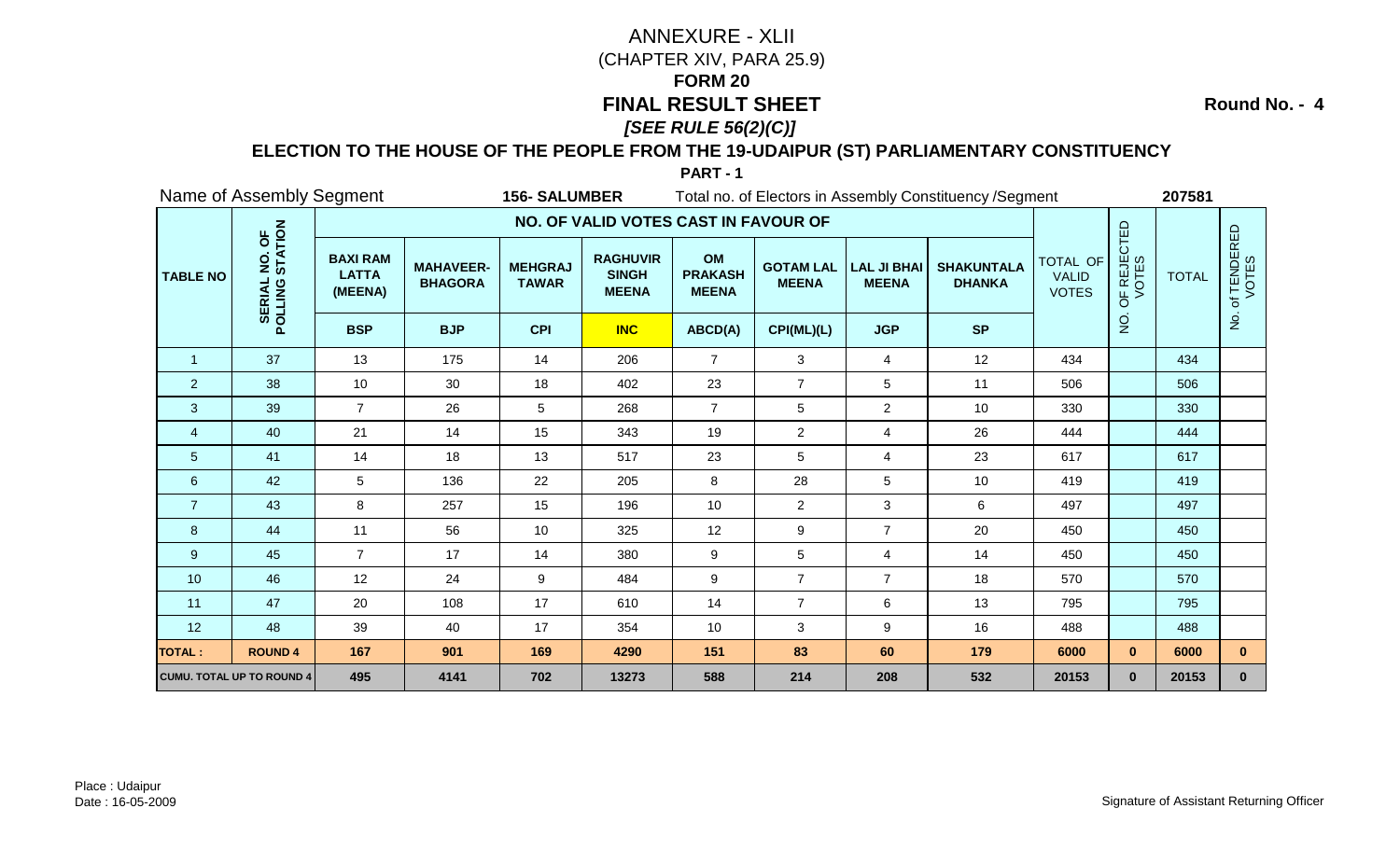**Round No. - 5**

### **ELECTION TO THE HOUSE OF THE PEOPLE FROM THE 19-UDAIPUR (ST) PARLIAMENTARY CONSTITUENCY**

|                 | Name of Assembly Segment                      |                                            |                                    | <b>156-SALUMBER</b>            |                                                 |                                      |                                  |                                    | Total no. of Electors in Assembly Constituency / Segment |                                          |                      | 207581       |                           |
|-----------------|-----------------------------------------------|--------------------------------------------|------------------------------------|--------------------------------|-------------------------------------------------|--------------------------------------|----------------------------------|------------------------------------|----------------------------------------------------------|------------------------------------------|----------------------|--------------|---------------------------|
|                 |                                               |                                            |                                    |                                | NO. OF VALID VOTES CAST IN FAVOUR OF            |                                      |                                  |                                    |                                                          |                                          |                      |              |                           |
| <b>TABLE NO</b> | NO. OF<br>STATION<br><b>SERIAL</b><br>POLLING | <b>BAXI RAM</b><br><b>LATTA</b><br>(MEENA) | <b>MAHAVEER-</b><br><b>BHAGORA</b> | <b>MEHGRAJ</b><br><b>TAWAR</b> | <b>RAGHUVIR</b><br><b>SINGH</b><br><b>MEENA</b> | OM<br><b>PRAKASH</b><br><b>MEENA</b> | <b>GOTAM LAL</b><br><b>MEENA</b> | <b>LAL JI BHAI</b><br><b>MEENA</b> | <b>SHAKUNTALA</b><br><b>DHANKA</b>                       | TOTAL OF<br><b>VALID</b><br><b>VOTES</b> | OF REJECTED<br>VOTES | <b>TOTAL</b> | f TENDERED<br>VOTES<br>'ਠ |
|                 |                                               | <b>BSP</b>                                 | <b>BJP</b>                         | <b>CPI</b>                     | <b>INC</b>                                      | ABCD(A)                              | CPI(ML)(L)                       | <b>JGP</b>                         | <b>SP</b>                                                |                                          | $\rm \dot{Q}$        |              | $\mathsf{P}$              |
| $\overline{1}$  | 49                                            | $\overline{2}$                             | 35                                 | 19                             | 235                                             | 8                                    | $\mathbf{1}$                     | $\mathbf{1}$                       | 3                                                        | 304                                      |                      | 304          |                           |
| $\overline{2}$  | 50                                            | $\mathbf{1}$                               | 10                                 | $\overline{4}$                 | 618                                             | 25                                   | $\mathfrak{S}$                   | 1                                  | $\overline{7}$                                           | 669                                      |                      | 669          |                           |
| 3               | 51                                            | 10                                         | 38                                 | 16                             | 567                                             | 32                                   | 6                                | 8                                  | 28                                                       | 705                                      |                      | 705          |                           |
| $\overline{4}$  | 52                                            | 10                                         | 49                                 | 14                             | 154                                             | 5                                    | 3                                | 3                                  | 14                                                       | 252                                      |                      | 252          |                           |
| 5               | 53                                            | 11                                         | 36                                 | 10                             | 178                                             | 15                                   | $\overline{1}$                   | 5                                  | 11                                                       | 267                                      |                      | 267          |                           |
| $\,6\,$         | 54                                            | 10                                         | 38                                 | 11                             | 549                                             | 30                                   | $\overline{7}$                   | 6                                  | 19                                                       | 670                                      |                      | 670          |                           |
| $\overline{7}$  | 55                                            | 10                                         | 47                                 | $\overline{7}$                 | 570                                             | 17                                   | 8                                | 9                                  | 26                                                       | 694                                      |                      | 694          |                           |
| 8               | 56                                            | 8                                          | 55                                 | 9                              | 360                                             | 12                                   | 9                                | 9                                  | 29                                                       | 491                                      |                      | 491          |                           |
| 9               | 57                                            | 3                                          | 84                                 | 9                              | 317                                             | $\overline{7}$                       | $\overline{c}$                   | 3                                  | 6                                                        | 431                                      |                      | 431          |                           |
| 10              | 58                                            | $\overline{a}$                             | $\overline{1}$                     | $\overline{2}$                 | 344                                             | 17                                   | 3                                | $\overline{7}$                     | $\overline{7}$                                           | 383                                      |                      | 383          |                           |
| 11              | 59                                            | $\overline{4}$                             | 102                                | 29                             | 399                                             | 23                                   | 9                                | 10                                 | 11                                                       | 587                                      |                      | 587          |                           |
| 12              | 60                                            | 3                                          | 182                                | 34                             | 241                                             | 19                                   | 9                                | 6                                  | 14                                                       | 508                                      |                      | 508          |                           |
| <b>TOTAL:</b>   | <b>ROUND 5</b>                                | 74                                         | 677                                | 164                            | 4532                                            | 210                                  | 61                               | 68                                 | 175                                                      | 5961                                     | $\mathbf{0}$         | 5961         | $\mathbf{0}$              |
|                 | <b>CUMU. TOTAL UP TO ROUND 5</b>              | 569                                        | 4818                               | 866                            | 17805                                           | 798                                  | 275                              | 276                                | 707                                                      | 26114                                    | $\mathbf{0}$         | 26114        | $\mathbf{0}$              |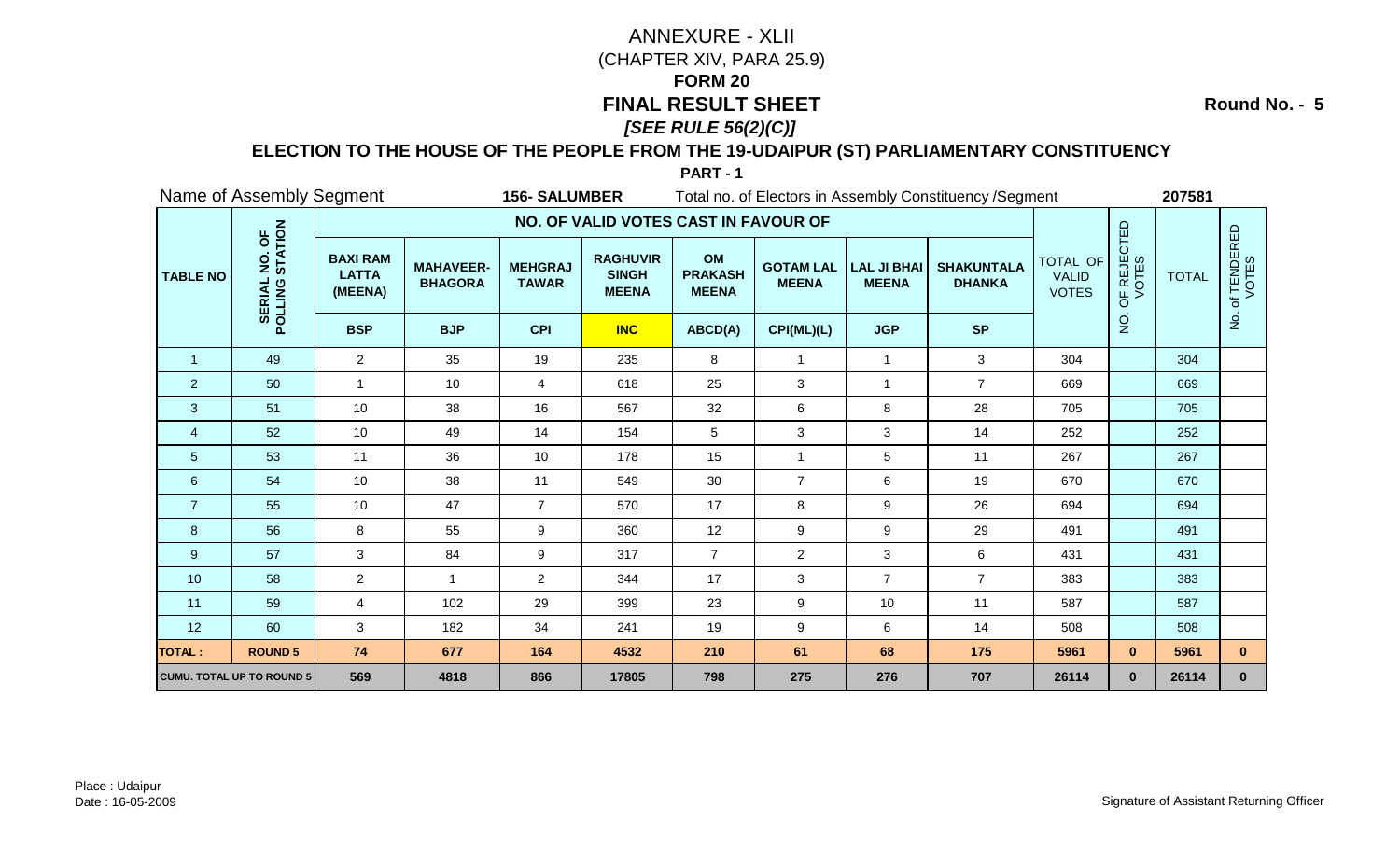**Round No. - 6**

### **ELECTION TO THE HOUSE OF THE PEOPLE FROM THE 19-UDAIPUR (ST) PARLIAMENTARY CONSTITUENCY**

|                 | Name of Assembly Segment                      |                                            |                                    | <b>156- SALUMBER</b>           |                                                 |                                      |                                  |                                    | Total no. of Electors in Assembly Constituency / Segment |                                          |                      | 207581       |                      |
|-----------------|-----------------------------------------------|--------------------------------------------|------------------------------------|--------------------------------|-------------------------------------------------|--------------------------------------|----------------------------------|------------------------------------|----------------------------------------------------------|------------------------------------------|----------------------|--------------|----------------------|
|                 |                                               |                                            |                                    |                                | NO. OF VALID VOTES CAST IN FAVOUR OF            |                                      |                                  |                                    |                                                          |                                          |                      |              |                      |
| <b>TABLE NO</b> | NO. OF<br>STATION<br><b>SERIAL</b><br>POLLING | <b>BAXI RAM</b><br><b>LATTA</b><br>(MEENA) | <b>MAHAVEER-</b><br><b>BHAGORA</b> | <b>MEHGRAJ</b><br><b>TAWAR</b> | <b>RAGHUVIR</b><br><b>SINGH</b><br><b>MEENA</b> | OM<br><b>PRAKASH</b><br><b>MEENA</b> | <b>GOTAM LAL</b><br><b>MEENA</b> | <b>LAL JI BHAI</b><br><b>MEENA</b> | <b>SHAKUNTALA</b><br><b>DHANKA</b>                       | TOTAL OF<br><b>VALID</b><br><b>VOTES</b> | OF REJECTED<br>VOTES | <b>TOTAL</b> | of TENDERED<br>VOTES |
|                 |                                               | <b>BSP</b>                                 | <b>BJP</b>                         | <b>CPI</b>                     | <b>INC</b>                                      | ABCD(A)                              | CPI(ML)(L)                       | <b>JGP</b>                         | <b>SP</b>                                                |                                          | $\frac{1}{2}$        |              | $rac{1}{2}$          |
| $\overline{1}$  | 61                                            | $\overline{4}$                             | 75                                 | 11                             | 167                                             | 13                                   | 3                                | $\mathbf{1}$                       | $\boldsymbol{9}$                                         | 283                                      |                      | 283          |                      |
| $\overline{2}$  | 62                                            | 13                                         | 124                                | 14                             | 305                                             | 18                                   | 3                                | 4                                  | 4                                                        | 485                                      |                      | 485          |                      |
| 3               | 63                                            | 6                                          | 91                                 | 11                             | 201                                             | 19                                   | $\overline{c}$                   | $\mathbf{1}$                       | 16                                                       | 347                                      |                      | 347          |                      |
| $\overline{4}$  | 64                                            | 5                                          | 85                                 | 19                             | 420                                             | 34                                   | 11                               | 6                                  | 14                                                       | 594                                      |                      | 594          |                      |
| 5               | 65                                            | 5                                          | 48                                 | 8                              | 69                                              | 10                                   | $\mathbf 0$                      | $\overline{a}$                     | 8                                                        | 150                                      |                      | 150          |                      |
| 6               | 66                                            | $\overline{4}$                             | 122                                | $\overline{7}$                 | 261                                             | 8                                    | $\overline{c}$                   | 4                                  | 13                                                       | 421                                      |                      | 421          |                      |
| $\overline{7}$  | 67                                            | $\overline{7}$                             | 159                                | 11                             | 123                                             | $\overline{4}$                       | 4                                | $\overline{a}$                     | 11                                                       | 321                                      |                      | 321          |                      |
| 8               | 68                                            | 6                                          | 217                                | 12                             | 134                                             | 14                                   | 3                                | $\mathbf{1}$                       | $\overline{7}$                                           | 394                                      |                      | 394          |                      |
| 9               | 69                                            | 15                                         | 84                                 | 12                             | 238                                             | 6                                    | 4                                | $\mathbf{1}$                       | 5                                                        | 365                                      |                      | 365          |                      |
| 10              | 70                                            | $\overline{7}$                             | 35                                 | 9                              | 265                                             | 15                                   | 6                                | $\mathbf{1}$                       | 14                                                       | 352                                      |                      | 352          |                      |
| 11              | 71                                            | 8                                          | 118                                | 43                             | 332                                             | 31                                   | 6                                | $\overline{7}$                     | 33                                                       | 578                                      |                      | 578          |                      |
| 12              | 72                                            | 14                                         | 133                                | 19                             | 248                                             | 10                                   | $\overline{7}$                   | $\overline{7}$                     | 40                                                       | 478                                      |                      | 478          |                      |
| <b>TOTAL:</b>   | <b>ROUND 6</b>                                | 94                                         | 1291                               | 176                            | 2763                                            | 182                                  | 51                               | 37                                 | 174                                                      | 4768                                     | $\mathbf{0}$         | 4768         | $\mathbf{0}$         |
|                 | <b>CUMU. TOTAL UP TO ROUND 6</b>              | 663                                        | 6109                               | 1042                           | 20568                                           | 980                                  | 326                              | 313                                | 881                                                      | 30882                                    | $\mathbf{0}$         | 30882        | $\mathbf{0}$         |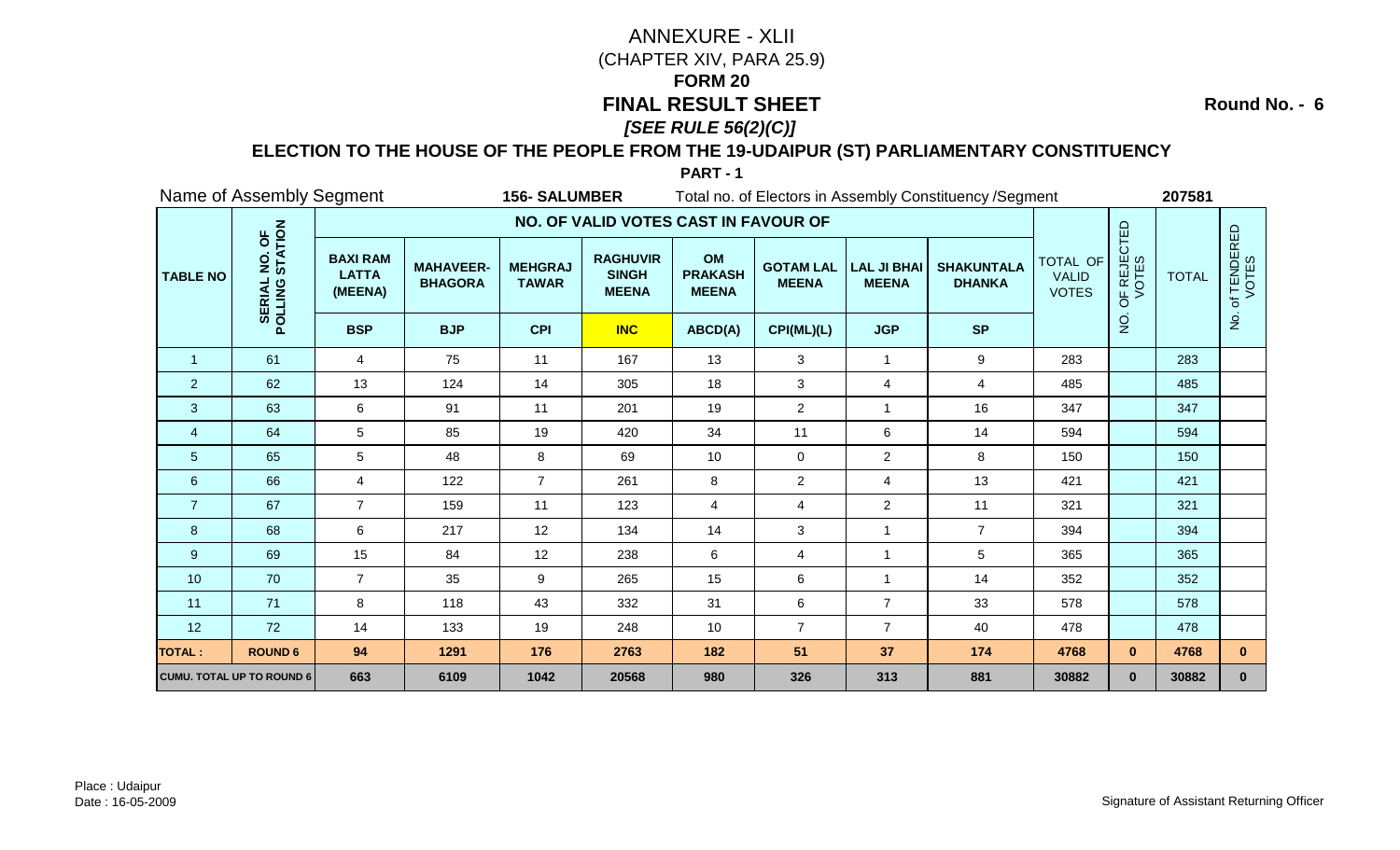**Round No. - 7**

### **ELECTION TO THE HOUSE OF THE PEOPLE FROM THE 19-UDAIPUR (ST) PARLIAMENTARY CONSTITUENCY**

|                 | Name of Assembly Segment                      |                                            |                                    | <b>156- SALUMBER</b>           |                                                 |                                      |                                  |                                    | Total no. of Electors in Assembly Constituency / Segment |                                          |                      | 207581       |                           |
|-----------------|-----------------------------------------------|--------------------------------------------|------------------------------------|--------------------------------|-------------------------------------------------|--------------------------------------|----------------------------------|------------------------------------|----------------------------------------------------------|------------------------------------------|----------------------|--------------|---------------------------|
|                 |                                               |                                            |                                    |                                | NO. OF VALID VOTES CAST IN FAVOUR OF            |                                      |                                  |                                    |                                                          |                                          |                      |              |                           |
| <b>TABLE NO</b> | NO. OF<br>STATION<br><b>SERIAL</b><br>POLLING | <b>BAXI RAM</b><br><b>LATTA</b><br>(MEENA) | <b>MAHAVEER-</b><br><b>BHAGORA</b> | <b>MEHGRAJ</b><br><b>TAWAR</b> | <b>RAGHUVIR</b><br><b>SINGH</b><br><b>MEENA</b> | OM<br><b>PRAKASH</b><br><b>MEENA</b> | <b>GOTAM LAL</b><br><b>MEENA</b> | <b>LAL JI BHAI</b><br><b>MEENA</b> | <b>SHAKUNTALA</b><br><b>DHANKA</b>                       | TOTAL OF<br><b>VALID</b><br><b>VOTES</b> | OF REJECTED<br>VOTES | <b>TOTAL</b> | f TENDERED<br>VOTES<br>'ত |
|                 |                                               | <b>BSP</b>                                 | <b>BJP</b>                         | <b>CPI</b>                     | <b>INC</b>                                      | ABCD(A)                              | CPI(ML)(L)                       | <b>JGP</b>                         | <b>SP</b>                                                |                                          | $\frac{1}{2}$        |              | $\frac{1}{2}$             |
| $\overline{1}$  | 73                                            | 9                                          | 60                                 | 20                             | 409                                             | 27                                   | 6                                | $\overline{2}$                     | 9                                                        | 542                                      |                      | 542          |                           |
| $\overline{2}$  | 74                                            | 13                                         | 128                                | 18                             | 249                                             | 19                                   | 5                                | 6                                  | 15                                                       | 453                                      |                      | 453          |                           |
| 3               | 75                                            | 13                                         | 98                                 | 22                             | 240                                             | 37                                   | 6                                | 5                                  | 16                                                       | 437                                      |                      | 437          |                           |
| $\overline{4}$  | 76                                            | 14                                         | 128                                | 18                             | 123                                             | 13                                   | 6                                | 10                                 | 13                                                       | 325                                      |                      | 325          |                           |
| 5               | 77                                            | 5                                          | 67                                 | 10                             | 50                                              | $\overline{4}$                       | $\mathbf{3}$                     | $\mathbf{1}$                       | 8                                                        | 148                                      |                      | 148          |                           |
| $\,6$           | 78                                            | $\overline{4}$                             | 157                                | 9                              | 104                                             | 8                                    | $\mathbf{1}$                     | 3                                  | 12                                                       | 298                                      |                      | 298          |                           |
| $\overline{7}$  | 79                                            | 4                                          | 62                                 | 6                              | 83                                              | 4                                    | $\overline{2}$                   | 6                                  | $\ensuremath{\mathsf{3}}$                                | 170                                      |                      | 170          |                           |
| 8               | 80                                            | 8                                          | 73                                 | 6                              | 235                                             | $\overline{7}$                       | 4                                | 4                                  | $\overline{7}$                                           | 344                                      |                      | 344          |                           |
| 9               | 81                                            | 11                                         | 105                                | 5                              | 172                                             | 3                                    | 3                                | 3                                  | $\overline{7}$                                           | 309                                      |                      | 309          |                           |
| 10              | 82                                            | 3                                          | 20                                 | 3                              | 82                                              | 8                                    | $\mathbf{1}$                     | $\mathbf{1}$                       | $\overline{4}$                                           | 122                                      |                      | 122          |                           |
| 11              | 83                                            | 11                                         | 40                                 | 13                             | 187                                             | 8                                    | 5                                | $\overline{7}$                     | $\overline{7}$                                           | 278                                      |                      | 278          |                           |
| 12              | 84                                            | $\overline{7}$                             | 36                                 | 11                             | 203                                             | 3                                    | 5                                | $\mathbf{1}$                       | $\overline{7}$                                           | 273                                      |                      | 273          |                           |
| <b>TOTAL:</b>   | <b>ROUND7</b>                                 | 102                                        | 974                                | 141                            | 2137                                            | 141                                  | 47                               | 49                                 | 108                                                      | 3699                                     | $\mathbf{0}$         | 3699         | $\mathbf{0}$              |
|                 | <b>CUMU. TOTAL UP TO ROUND 7</b>              | 765                                        | 7083                               | 1183                           | 22705                                           | 1121                                 | 373                              | 362                                | 989                                                      | 34581                                    | $\mathbf{0}$         | 34581        | $\mathbf{0}$              |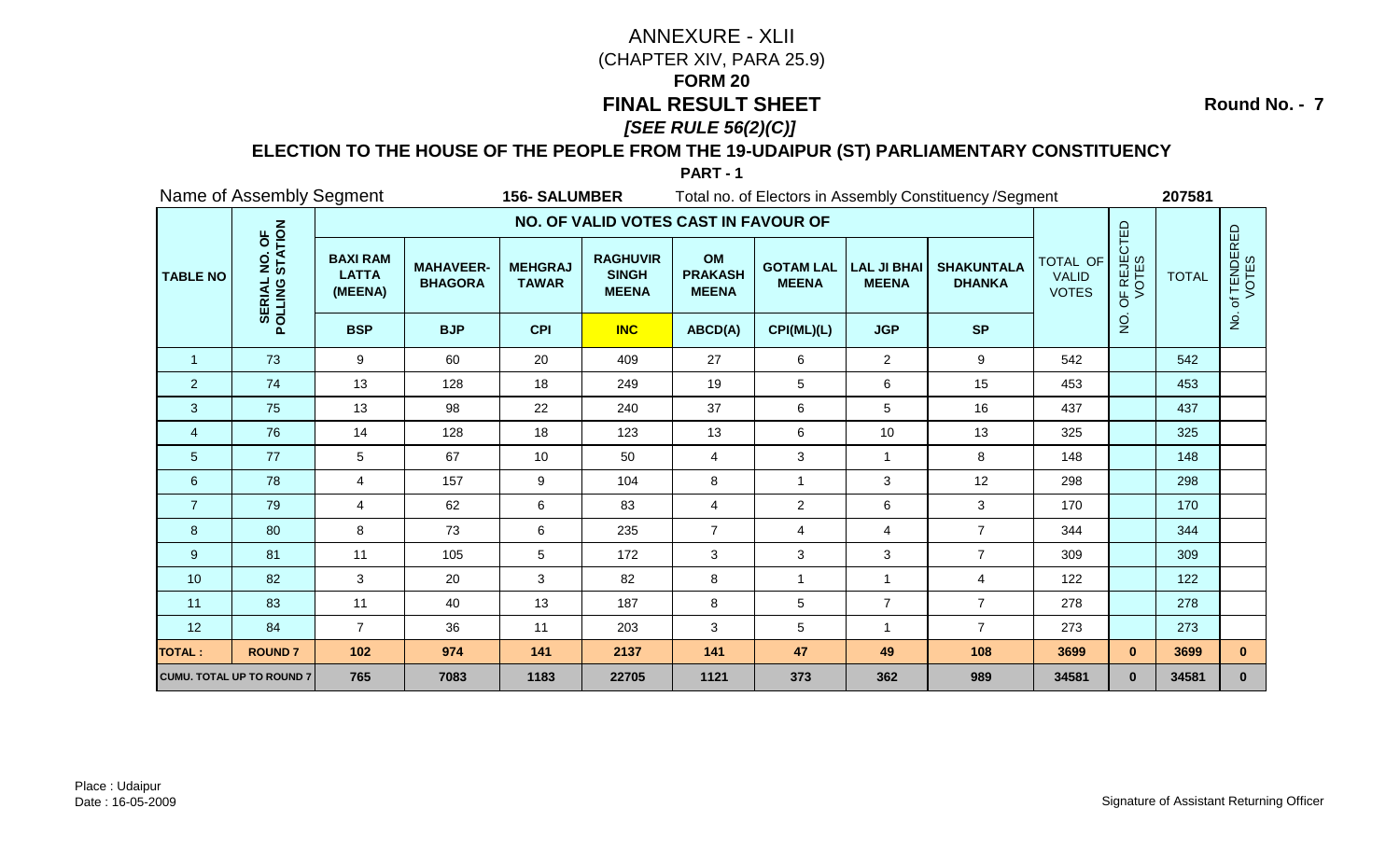**Round No. - 8**

### **ELECTION TO THE HOUSE OF THE PEOPLE FROM THE 19-UDAIPUR (ST) PARLIAMENTARY CONSTITUENCY**

|                 | Name of Assembly Segment                      |                                            |                                    | <b>156-SALUMBER</b>            |                                                 |                                      |                                  |                                    | Total no. of Electors in Assembly Constituency / Segment |                                          |                      | 207581       |                          |
|-----------------|-----------------------------------------------|--------------------------------------------|------------------------------------|--------------------------------|-------------------------------------------------|--------------------------------------|----------------------------------|------------------------------------|----------------------------------------------------------|------------------------------------------|----------------------|--------------|--------------------------|
|                 |                                               |                                            |                                    |                                | NO. OF VALID VOTES CAST IN FAVOUR OF            |                                      |                                  |                                    |                                                          |                                          |                      |              |                          |
| <b>TABLE NO</b> | NO. OF<br>STATION<br><b>SERIAL</b><br>POLLING | <b>BAXI RAM</b><br><b>LATTA</b><br>(MEENA) | <b>MAHAVEER-</b><br><b>BHAGORA</b> | <b>MEHGRAJ</b><br><b>TAWAR</b> | <b>RAGHUVIR</b><br><b>SINGH</b><br><b>MEENA</b> | OM<br><b>PRAKASH</b><br><b>MEENA</b> | <b>GOTAM LAL</b><br><b>MEENA</b> | <b>LAL JI BHAI</b><br><b>MEENA</b> | <b>SHAKUNTALA</b><br><b>DHANKA</b>                       | TOTAL OF<br><b>VALID</b><br><b>VOTES</b> | OF REJECTED<br>VOTES | <b>TOTAL</b> | f TENDERED<br>VOTES<br>ㅎ |
|                 |                                               | <b>BSP</b>                                 | <b>BJP</b>                         | <b>CPI</b>                     | <b>INC</b>                                      | ABCD(A)                              | CPI(ML)(L)                       | <b>JGP</b>                         | <b>SP</b>                                                |                                          | $\rm \dot{Q}$        |              | $\mathsf{P}$             |
| $\overline{1}$  | 85                                            | 3                                          | 45                                 | 3                              | 128                                             | $\overline{2}$                       | 5                                | 0                                  | 5                                                        | 191                                      |                      | 191          |                          |
| $\overline{2}$  | 86                                            | $\overline{7}$                             | 57                                 | 8                              | 104                                             | $\overline{4}$                       |                                  | 5                                  | 9                                                        | 195                                      |                      | 195          |                          |
| 3               | 87                                            | 17                                         | 119                                | 13                             | 364                                             | 16                                   | 8                                | 10                                 | 32                                                       | 579                                      |                      | 579          |                          |
| $\overline{4}$  | 88                                            | $\overline{2}$                             | 146                                | 14                             | 213                                             | 12                                   | 3                                | $\overline{7}$                     | 8                                                        | 405                                      |                      | 405          |                          |
| 5               | 89                                            | 14                                         | 88                                 | 15                             | 236                                             | 22                                   | $\mathbf{3}$                     | 5                                  | 8                                                        | 391                                      |                      | 391          |                          |
| $\,6\,$         | 90                                            | $\overline{4}$                             | 64                                 | 8                              | 89                                              | 5                                    | $\overline{4}$                   | 5                                  | $\overline{a}$                                           | 181                                      |                      | 181          |                          |
| $\overline{7}$  | 91                                            | 12                                         | 122                                | 8                              | 240                                             | 20                                   | 3                                | 1                                  | 6                                                        | 412                                      |                      | 412          |                          |
| 8               | 92                                            | $\overline{7}$                             | 54                                 | 10                             | 330                                             | $\boldsymbol{9}$                     | 6                                | $\overline{a}$                     | 12                                                       | 430                                      |                      | 430          |                          |
| 9               | 93                                            | $\overline{7}$                             | 88                                 | 15                             | 335                                             | 12                                   | 6                                | 4                                  | 20                                                       | 487                                      |                      | 487          |                          |
| 10              | 94                                            | 5                                          | 61                                 | 16                             | 277                                             | 21                                   | $\overline{4}$                   | 3                                  | 14                                                       | 401                                      |                      | 401          |                          |
| 11              | 95                                            | $\overline{7}$                             | 87                                 | 17                             | 278                                             | 17                                   | $\mathbf{1}$                     | 9                                  | 20                                                       | 436                                      |                      | 436          |                          |
| 12              | 96                                            | 8                                          | 141                                | 15                             | 98                                              | 8                                    | $\mathbf{1}$                     | 3                                  | 6                                                        | 280                                      |                      | 280          |                          |
| <b>TOTAL:</b>   | <b>ROUND 8</b>                                | 93                                         | 1072                               | 142                            | 2692                                            | 148                                  | 45                               | 54                                 | 142                                                      | 4388                                     | $\mathbf{0}$         | 4388         | $\mathbf{0}$             |
|                 | <b>CUMU. TOTAL UP TO ROUND 8</b>              | 858                                        | 8155                               | 1325                           | 25397                                           | 1269                                 | 418                              | 416                                | 1131                                                     | 38969                                    | $\mathbf{0}$         | 38969        | $\mathbf{0}$             |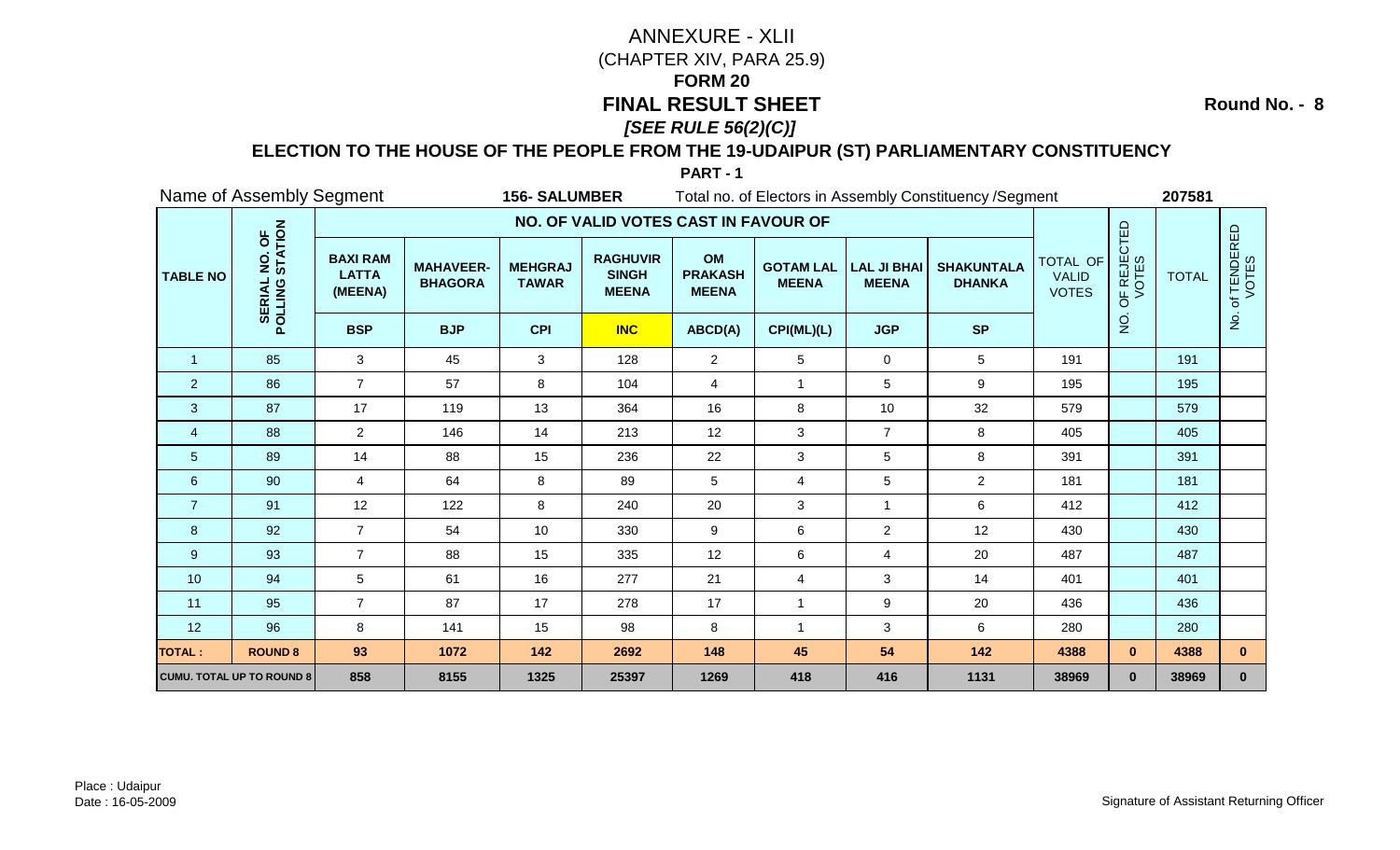**Round No. - 9**

### **ELECTION TO THE HOUSE OF THE PEOPLE FROM THE 19-UDAIPUR (ST) PARLIAMENTARY CONSTITUENCY**

|                 | Name of Assembly Segment         |                                            |                                    | <b>156-SALUMBER</b>            |                                                 |                                      |                                  |                                    | Total no. of Electors in Assembly Constituency / Segment |                                          |                      | 207581       |                          |
|-----------------|----------------------------------|--------------------------------------------|------------------------------------|--------------------------------|-------------------------------------------------|--------------------------------------|----------------------------------|------------------------------------|----------------------------------------------------------|------------------------------------------|----------------------|--------------|--------------------------|
|                 |                                  |                                            |                                    |                                | NO. OF VALID VOTES CAST IN FAVOUR OF            |                                      |                                  |                                    |                                                          |                                          |                      |              |                          |
| <b>TABLE NO</b> | NO. OF<br>STATION<br>POLLING     | <b>BAXI RAM</b><br><b>LATTA</b><br>(MEENA) | <b>MAHAVEER-</b><br><b>BHAGORA</b> | <b>MEHGRAJ</b><br><b>TAWAR</b> | <b>RAGHUVIR</b><br><b>SINGH</b><br><b>MEENA</b> | OM<br><b>PRAKASH</b><br><b>MEENA</b> | <b>GOTAM LAL</b><br><b>MEENA</b> | <b>LAL JI BHAI</b><br><b>MEENA</b> | <b>SHAKUNTALA</b><br><b>DHANKA</b>                       | TOTAL OF<br><b>VALID</b><br><b>VOTES</b> | OF REJECTED<br>VOTES | <b>TOTAL</b> | f TENDERED<br>VOTES<br>ㅎ |
|                 |                                  | <b>BSP</b>                                 | <b>BJP</b>                         | <b>CPI</b>                     | <b>INC</b>                                      | ABCD(A)                              | CPI(ML)(L)                       | <b>JGP</b>                         | <b>SP</b>                                                |                                          | $\rm \dot{Q}$        |              | $\mathsf{P}$             |
| $\overline{1}$  | 97                               | 5                                          | 26                                 | 3                              | 274                                             | 17                                   | $\overline{4}$                   | 5                                  | 5                                                        | 339                                      |                      | 339          |                          |
| $\overline{2}$  | 98                               | 8                                          | 113                                | 19                             | 177                                             | 3                                    | $\pmb{0}$                        | 3                                  | 5                                                        | 328                                      |                      | 328          |                          |
| 3               | 99                               | $\overline{4}$                             | 38                                 | 10                             | 240                                             | 13                                   | 6                                | $\mathbf{1}$                       | 8                                                        | 320                                      |                      | 320          |                          |
| $\overline{4}$  | 100                              | 9                                          | 183                                | 4                              | 122                                             | 5                                    | $\overline{4}$                   | $\overline{a}$                     | 6                                                        | 335                                      |                      | 335          |                          |
| 5               | 101                              | 6                                          | 114                                | 13                             | 182                                             | 11                                   | $\overline{1}$                   | 4                                  | 5                                                        | 336                                      |                      | 336          |                          |
| $\,6$           | 102                              | $\overline{7}$                             | 113                                | 14                             | 349                                             | 20                                   | 8                                | 5                                  | 27                                                       | 543                                      |                      | 543          |                          |
| $\overline{7}$  | 103                              | 9                                          | 237                                | 19                             | 142                                             | $\overline{7}$                       | 6                                | $\overline{a}$                     | 4                                                        | 426                                      |                      | 426          |                          |
| 8               | 104                              | 11                                         | 106                                | 10                             | 114                                             | 11                                   | $\mathbf{1}$                     | 4                                  | 6                                                        | 263                                      |                      | 263          |                          |
| 9               | 105                              | 15                                         | 108                                | 18                             | 270                                             | 16                                   | 9                                | $\overline{7}$                     | 17                                                       | 460                                      |                      | 460          |                          |
| 10              | 106                              | 8                                          | 329                                | 16                             | 141                                             | $\overline{2}$                       | 3                                | $\overline{a}$                     | $\overline{4}$                                           | 505                                      |                      | 505          |                          |
| 11              | 107                              | 13                                         | 276                                | 15                             | 191                                             | $\overline{4}$                       | $\sqrt{3}$                       | 4                                  | 3                                                        | 509                                      |                      | 509          |                          |
| 12              | 108                              | 5                                          | 150                                | 17                             | 355                                             | 19                                   | $\mathbf{3}$                     | $\overline{a}$                     | 15                                                       | 566                                      |                      | 566          |                          |
| <b>TOTAL:</b>   | <b>ROUND 9</b>                   | 100                                        | 1793                               | 158                            | 2557                                            | 128                                  | 48                               | 41                                 | 105                                                      | 4930                                     | $\mathbf{0}$         | 4930         | $\mathbf 1$              |
|                 | <b>CUMU. TOTAL UP TO ROUND 9</b> | 958                                        | 9948                               | 1483                           | 27954                                           | 1397                                 | 466                              | 457                                | 1236                                                     | 43899                                    | $\mathbf{0}$         | 43899        |                          |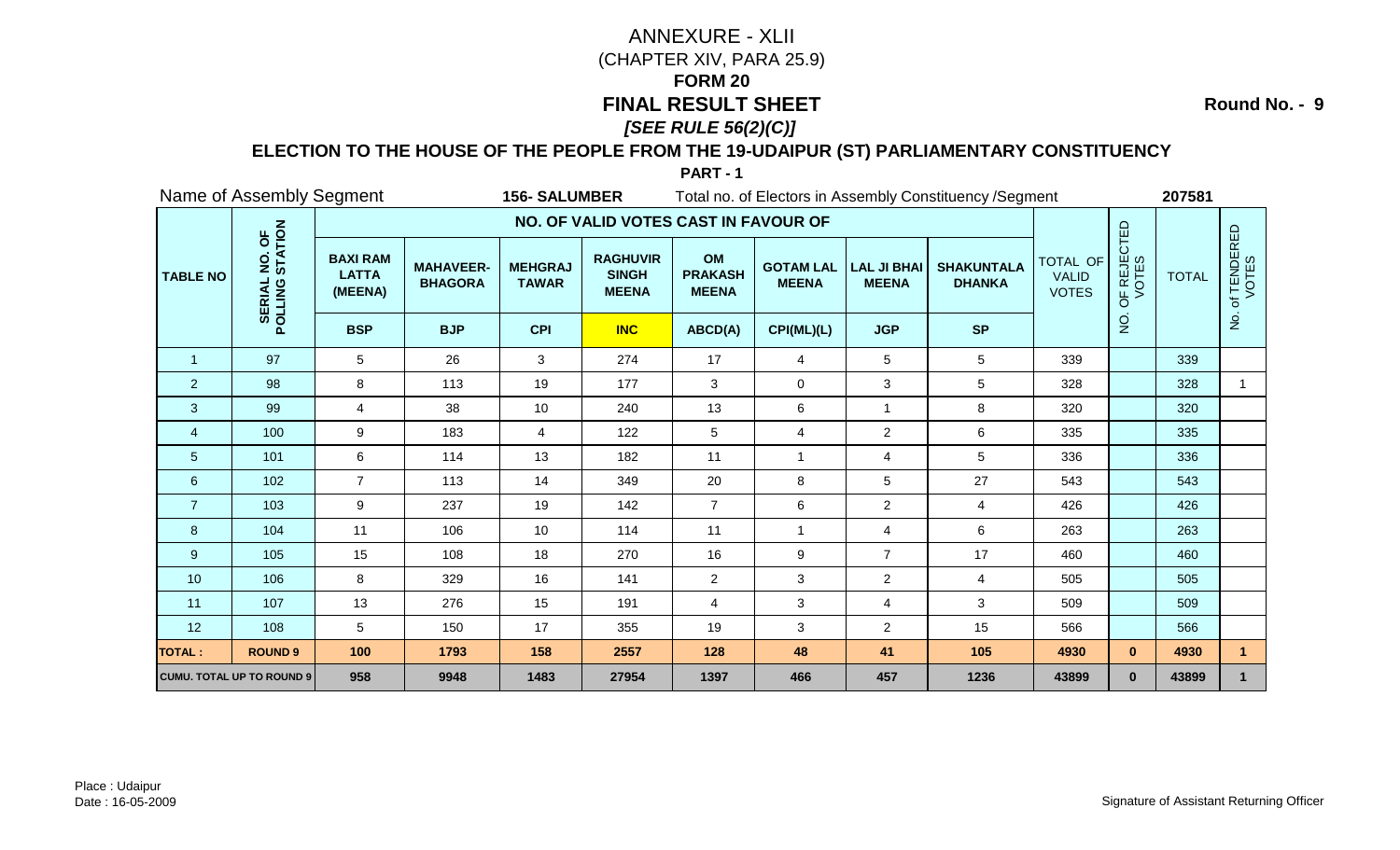**Round No. - 10**

### **ELECTION TO THE HOUSE OF THE PEOPLE FROM THE 19-UDAIPUR (ST) PARLIAMENTARY CONSTITUENCY**

|                 | Name of Assembly Segment             |                                            |                                    | <b>156-SALUMBER</b>            |                                                 |                                      |                                  |                                    | Total no. of Electors in Assembly Constituency / Segment |                                                 |                      | 207581       |                      |
|-----------------|--------------------------------------|--------------------------------------------|------------------------------------|--------------------------------|-------------------------------------------------|--------------------------------------|----------------------------------|------------------------------------|----------------------------------------------------------|-------------------------------------------------|----------------------|--------------|----------------------|
|                 |                                      |                                            |                                    |                                | NO. OF VALID VOTES CAST IN FAVOUR OF            |                                      |                                  |                                    |                                                          |                                                 |                      |              |                      |
| <b>TABLE NO</b> | NO. OF<br>STATION<br>POLLING         | <b>BAXI RAM</b><br><b>LATTA</b><br>(MEENA) | <b>MAHAVEER-</b><br><b>BHAGORA</b> | <b>MEHGRAJ</b><br><b>TAWAR</b> | <b>RAGHUVIR</b><br><b>SINGH</b><br><b>MEENA</b> | OM<br><b>PRAKASH</b><br><b>MEENA</b> | <b>GOTAM LAL</b><br><b>MEENA</b> | <b>LAL JI BHAI</b><br><b>MEENA</b> | <b>SHAKUNTALA</b><br><b>DHANKA</b>                       | <b>TOTAL OF</b><br><b>VALID</b><br><b>VOTES</b> | OF REJECTED<br>VOTES | <b>TOTAL</b> | of TENDERED<br>VOTES |
|                 |                                      | <b>BSP</b>                                 | <b>BJP</b>                         | <b>CPI</b>                     | <b>INC</b>                                      | ABCD(A)                              | CPI(ML)(L)                       | <b>JGP</b>                         | <b>SP</b>                                                |                                                 | o<br>Z               |              | $\frac{9}{2}$        |
| $\mathbf{1}$    | 109                                  | $\overline{7}$                             | 128                                | 26                             | 255                                             | 10                                   | 3                                | $\overline{2}$                     | $5\phantom{.0}$                                          | 436                                             |                      | 436          |                      |
| $\overline{2}$  | 110                                  | 8                                          | 152                                | 25                             | 197                                             | 19                                   | 8                                | $\overline{7}$                     | 11                                                       | 427                                             |                      | 427          |                      |
| 3               | 111                                  | 4                                          | 42                                 | 10                             | 157                                             | 20                                   | $\overline{2}$                   | $\overline{2}$                     | 10                                                       | 247                                             |                      | 247          |                      |
| $\overline{4}$  | 112                                  | 12                                         | 6                                  | 6                              | 500                                             | 25                                   | $\overline{7}$                   | 6                                  | 21                                                       | 583                                             |                      | 583          |                      |
| $\overline{5}$  | 113                                  | 18                                         | 17                                 | 26                             | 865                                             | 27                                   | 10                               | 10                                 | 36                                                       | 1009                                            |                      | 1009         |                      |
| $\,6\,$         | 114                                  | $\overline{7}$                             | 41                                 | 11                             | 341                                             | 20                                   | 3                                | $\mathbf{1}$                       | 6                                                        | 430                                             |                      | 430          |                      |
| $\overline{7}$  | 115                                  | 10                                         | 13                                 | 8                              | 477                                             | 37                                   | 8                                | 4                                  | 18                                                       | 575                                             |                      | 575          |                      |
| 8               | 116                                  | 11                                         | 154                                | $\overline{7}$                 | 215                                             | 6                                    | 3                                | $\overline{2}$                     | 8                                                        | 406                                             |                      | 406          |                      |
| 9               | 117                                  | 16                                         | 138                                | 38                             | 298                                             | 25                                   | 11                               | 14                                 | 52                                                       | 592                                             |                      | 592          |                      |
| 10              | 118                                  | $\overline{4}$                             | 123                                | 11                             | 363                                             | 8                                    | $\mathbf 0$                      | 8                                  | 5                                                        | 522                                             |                      | 522          |                      |
| 11              | 119                                  | 13                                         | 269                                | 31                             | 175                                             | $\,6$                                | $5\phantom{.0}$                  | 9                                  | 9                                                        | 517                                             |                      | 517          |                      |
| 12              | 120                                  | 13                                         | 184                                | 22                             | 142                                             | 6                                    | 4                                | 4                                  | 10                                                       | 385                                             |                      | 385          |                      |
| <b>TOTAL:</b>   | <b>ROUND 10</b>                      | 123                                        | 1267                               | 221                            | 3985                                            | 209                                  | 64                               | 69                                 | 191                                                      | 6129                                            | $\mathbf{0}$         | 6129         | $\mathbf{0}$         |
|                 | <b>CUMU. TOTAL UP TO ROUND</b><br>10 | 1081                                       | 11215                              | 1704                           | 31939                                           | 1606                                 | 530                              | 526                                | 1427                                                     | 50028                                           | $\mathbf{0}$         | 50028        |                      |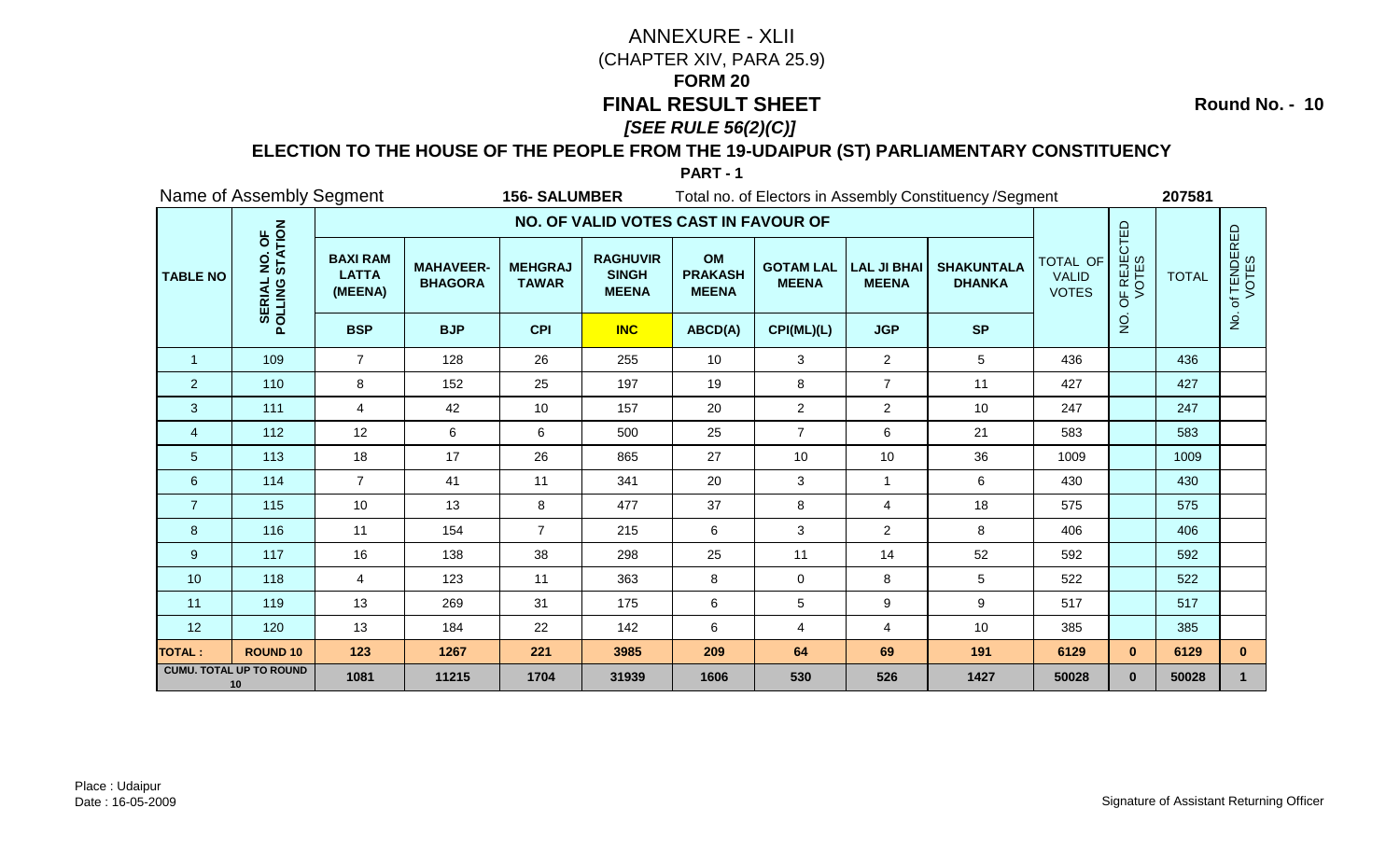**Round No. - 11**

### **ELECTION TO THE HOUSE OF THE PEOPLE FROM THE 19-UDAIPUR (ST) PARLIAMENTARY CONSTITUENCY**

|                 | Name of Assembly Segment             |                                            |                                    | <b>156- SALUMBER</b>           |                                                 |                                      |                                  |                                    | Total no. of Electors in Assembly Constituency / Segment |                                          |                      | 207581       |                      |
|-----------------|--------------------------------------|--------------------------------------------|------------------------------------|--------------------------------|-------------------------------------------------|--------------------------------------|----------------------------------|------------------------------------|----------------------------------------------------------|------------------------------------------|----------------------|--------------|----------------------|
|                 |                                      |                                            |                                    |                                | NO. OF VALID VOTES CAST IN FAVOUR OF            |                                      |                                  |                                    |                                                          |                                          |                      |              |                      |
| <b>TABLE NO</b> | NO. OF<br>STATION<br>POLLING         | <b>BAXI RAM</b><br><b>LATTA</b><br>(MEENA) | <b>MAHAVEER-</b><br><b>BHAGORA</b> | <b>MEHGRAJ</b><br><b>TAWAR</b> | <b>RAGHUVIR</b><br><b>SINGH</b><br><b>MEENA</b> | OM<br><b>PRAKASH</b><br><b>MEENA</b> | <b>GOTAM LAL</b><br><b>MEENA</b> | <b>LAL JI BHAI</b><br><b>MEENA</b> | <b>SHAKUNTALA</b><br><b>DHANKA</b>                       | TOTAL OF<br><b>VALID</b><br><b>VOTES</b> | OF REJECTED<br>VOTES | <b>TOTAL</b> | of TENDERED<br>VOTES |
|                 |                                      | <b>BSP</b>                                 | <b>BJP</b>                         | <b>CPI</b>                     | <b>INC</b>                                      | ABCD(A)                              | CPI(ML)(L)                       | <b>JGP</b>                         | <b>SP</b>                                                |                                          | $\frac{1}{2}$        |              | $rac{1}{2}$          |
| $\overline{1}$  | 121                                  | $\mathbf{3}$                               | 176                                | 42                             | 82                                              | 10                                   | 5                                | 5                                  | 8                                                        | 331                                      |                      | 331          |                      |
| $\overline{2}$  | 122                                  | $\overline{7}$                             | 151                                | 12                             | 141                                             | $\overline{c}$                       | 3                                | $\overline{a}$                     | 5                                                        | 323                                      |                      | 323          |                      |
| 3               | 123                                  | 3                                          | 226                                | 19                             | 168                                             | 11                                   | 5                                | 6                                  | 6                                                        | 444                                      |                      | 444          |                      |
| $\overline{4}$  | 124                                  | $\overline{4}$                             | 75                                 | 12                             | 94                                              | 9                                    | 3                                | 6                                  | 9                                                        | 212                                      |                      | 212          |                      |
| 5               | 125                                  | 12                                         | 144                                | 9                              | 152                                             | $\overline{7}$                       | $\overline{4}$                   | 0                                  | 11                                                       | 339                                      |                      | 339          |                      |
| $\,6\,$         | 126                                  | $\overline{2}$                             | 87                                 | 13                             | 31                                              | 3                                    | $\mathbf{1}$                     | 0                                  | $\overline{2}$                                           | 139                                      |                      | 139          |                      |
| $\overline{7}$  | 127                                  | 8                                          | 46                                 | 6                              | 165                                             | 16                                   | $\ensuremath{\mathsf{3}}$        | $\overline{7}$                     | 16                                                       | 267                                      |                      | 267          |                      |
| 8               | 128                                  | $\mathbf{1}$                               | 58                                 | $\overline{7}$                 | 254                                             | 15                                   | $\overline{c}$                   | 5                                  | $\overline{7}$                                           | 349                                      |                      | 349          |                      |
| 9               | 129                                  | 5                                          | 57                                 | 10                             | 107                                             | 6                                    | 3                                | $\mathbf{1}$                       | 3                                                        | 192                                      |                      | 192          |                      |
| 10              | 130                                  | 6                                          | 118                                | 8                              | 119                                             | $\overline{7}$                       | $\overline{1}$                   | $\mathbf{1}$                       | 8                                                        | 268                                      |                      | 268          |                      |
| 11              | 131                                  | $\overline{4}$                             | 77                                 | $\overline{4}$                 | 63                                              | $\overline{4}$                       | $\overline{c}$                   | 3                                  | $\mathbf 0$                                              | 157                                      |                      | 157          |                      |
| 12              | 132                                  | 4                                          | 16                                 | 4                              | 156                                             | 10                                   | $\mathbf{1}$                     | 0                                  | $\overline{2}$                                           | 193                                      |                      | 193          |                      |
| <b>TOTAL:</b>   | <b>ROUND 11</b>                      | 59                                         | 1231                               | 146                            | 1532                                            | 100                                  | 33                               | 36                                 | 77                                                       | 3214                                     | $\mathbf{0}$         | 3214         | $\mathbf{0}$         |
|                 | <b>CUMU. TOTAL UP TO ROUND</b><br>11 | 1140                                       | 12446                              | 1850                           | 33471                                           | 1706                                 | 563                              | 562                                | 1504                                                     | 53242                                    | $\mathbf{0}$         | 53242        | 1                    |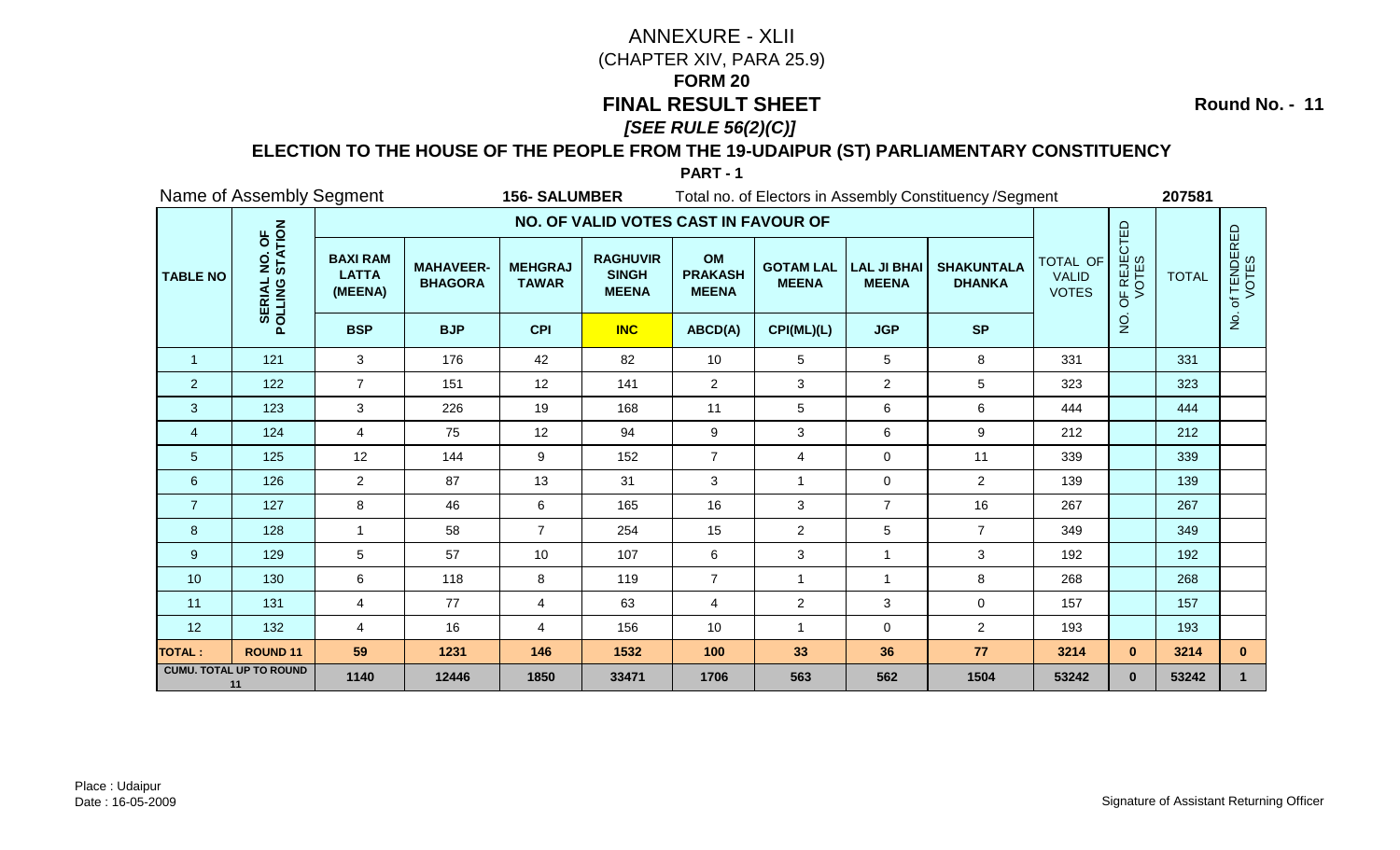**Round No. - 12**

### **ELECTION TO THE HOUSE OF THE PEOPLE FROM THE 19-UDAIPUR (ST) PARLIAMENTARY CONSTITUENCY**

|                 | Name of Assembly Segment                             |                                            |                                    | <b>156-SALUMBER</b>            |                                                 |                                      |                                  |                                    | Total no. of Electors in Assembly Constituency / Segment |                                          |                      | 207581       |                      |
|-----------------|------------------------------------------------------|--------------------------------------------|------------------------------------|--------------------------------|-------------------------------------------------|--------------------------------------|----------------------------------|------------------------------------|----------------------------------------------------------|------------------------------------------|----------------------|--------------|----------------------|
|                 |                                                      |                                            |                                    |                                | NO. OF VALID VOTES CAST IN FAVOUR OF            |                                      |                                  |                                    |                                                          |                                          |                      |              |                      |
| <b>TABLE NO</b> | NO. OF<br>STATION<br><b>POLLING</b><br><b>SERIAL</b> | <b>BAXI RAM</b><br><b>LATTA</b><br>(MEENA) | <b>MAHAVEER-</b><br><b>BHAGORA</b> | <b>MEHGRAJ</b><br><b>TAWAR</b> | <b>RAGHUVIR</b><br><b>SINGH</b><br><b>MEENA</b> | OM<br><b>PRAKASH</b><br><b>MEENA</b> | <b>GOTAM LAL</b><br><b>MEENA</b> | <b>LAL JI BHAI</b><br><b>MEENA</b> | <b>SHAKUNTALA</b><br><b>DHANKA</b>                       | TOTAL OF<br><b>VALID</b><br><b>VOTES</b> | OF REJECTED<br>VOTES | <b>TOTAL</b> | of TENDERED<br>VOTES |
|                 |                                                      | <b>BSP</b>                                 | <b>BJP</b>                         | <b>CPI</b>                     | <b>INC</b>                                      | ABCD(A)                              | CPI(ML)(L)                       | <b>JGP</b>                         | <b>SP</b>                                                |                                          | $\frac{1}{2}$        |              | $\frac{1}{2}$        |
| $\overline{1}$  | 133                                                  | $\mathbf{1}$                               | 42                                 | 6                              | 171                                             | $\overline{7}$                       | $\mathbf{1}$                     | $\overline{2}$                     | 15                                                       | 245                                      |                      | 245          |                      |
| $\overline{2}$  | 134                                                  | 14                                         | 269                                | 18                             | 96                                              | $\overline{2}$                       | 4                                | 1                                  | 19                                                       | 423                                      |                      | 423          |                      |
| 3               | 135                                                  | 10                                         | 60                                 | $\overline{7}$                 | 267                                             | 14                                   | $\mathbf{3}$                     | $\overline{2}$                     | 12                                                       | 375                                      |                      | 375          |                      |
| $\overline{4}$  | 136                                                  | 8                                          | 35                                 | 6                              | 268                                             | 10                                   | $\mathbf{1}$                     | 4                                  | 16                                                       | 348                                      |                      | 348          |                      |
| 5               | 137                                                  | 0                                          | 76                                 | 4                              | 20                                              | $\mathbf{1}$                         | 0                                | 3                                  | $\mathbf 0$                                              | 104                                      |                      | 104          |                      |
| $6\phantom{1}6$ | 138                                                  | 13                                         | 197                                | 11                             | 110                                             | 12                                   | $\overline{4}$                   | 5                                  | $\overline{4}$                                           | 356                                      |                      | 356          |                      |
| $\overline{7}$  | 139                                                  | 9                                          | 47                                 | $\overline{7}$                 | 316                                             | 10                                   | $\mathbf{3}$                     | 6                                  | 15                                                       | 413                                      |                      | 413          |                      |
| 8               | 140                                                  | $\overline{7}$                             | 43                                 | 8                              | 101                                             | 6                                    | 1                                | 0                                  | $\overline{7}$                                           | 173                                      |                      | 173          |                      |
| 9               | 141                                                  | $\overline{7}$                             | 147                                | $\overline{7}$                 | 99                                              | $\overline{4}$                       | $\overline{2}$                   | $\overline{a}$                     | $\overline{7}$                                           | 275                                      |                      | 275          |                      |
| 10              | 142                                                  | $\overline{4}$                             | 58                                 | 9                              | 51                                              | $\mathbf 0$                          | $\overline{c}$                   | $\overline{c}$                     | 3                                                        | 129                                      |                      | 129          |                      |
| 11              | 143                                                  | 16                                         | 140                                | 17                             | 224                                             | 16                                   | $\overline{\mathbf{4}}$          | 4                                  | 24                                                       | 445                                      |                      | 445          |                      |
| 12              | 144                                                  | 8                                          | 41                                 | $\overline{2}$                 | 123                                             | 3                                    | 3                                | 3                                  | 4                                                        | 187                                      |                      | 187          |                      |
| <b>TOTAL:</b>   | <b>ROUND 12</b>                                      | 97                                         | 1155                               | 102                            | 1846                                            | 85                                   | 28                               | 34                                 | 126                                                      | 3473                                     | $\mathbf{0}$         | 3473         | $\mathbf{0}$         |
|                 | <b>CUMU. TOTAL UP TO ROUND</b><br>12                 | 1237                                       | 13601                              | 1952                           | 35317                                           | 1791                                 | 591                              | 596                                | 1630                                                     | 56715                                    | $\mathbf{0}$         | 56715        |                      |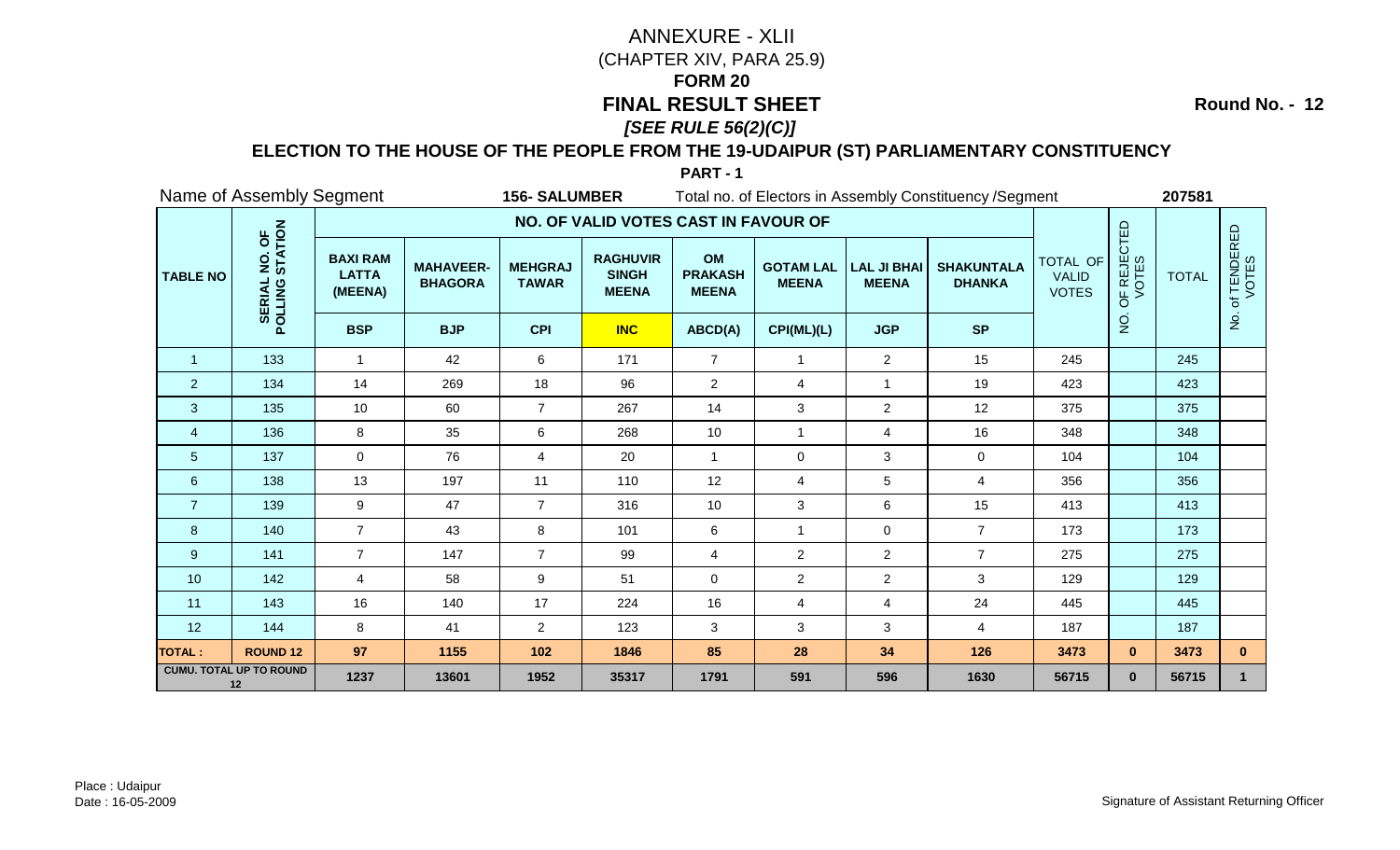**Round No. - 13**

### **ELECTION TO THE HOUSE OF THE PEOPLE FROM THE 19-UDAIPUR (ST) PARLIAMENTARY CONSTITUENCY**

|                 | Name of Assembly Segment<br><b>156- SALUMBER</b> |                                            |                                    |                                |                                                 |                                      | Total no. of Electors in Assembly Constituency / Segment |                                    |                                    |                                          |                      |              |                      |
|-----------------|--------------------------------------------------|--------------------------------------------|------------------------------------|--------------------------------|-------------------------------------------------|--------------------------------------|----------------------------------------------------------|------------------------------------|------------------------------------|------------------------------------------|----------------------|--------------|----------------------|
|                 |                                                  |                                            |                                    |                                | NO. OF VALID VOTES CAST IN FAVOUR OF            |                                      |                                                          |                                    |                                    |                                          |                      |              |                      |
| <b>TABLE NO</b> | NO. OF<br>STATION<br>POLLING                     | <b>BAXI RAM</b><br><b>LATTA</b><br>(MEENA) | <b>MAHAVEER-</b><br><b>BHAGORA</b> | <b>MEHGRAJ</b><br><b>TAWAR</b> | <b>RAGHUVIR</b><br><b>SINGH</b><br><b>MEENA</b> | OM<br><b>PRAKASH</b><br><b>MEENA</b> | <b>GOTAM LAL</b><br><b>MEENA</b>                         | <b>LAL JI BHAI</b><br><b>MEENA</b> | <b>SHAKUNTALA</b><br><b>DHANKA</b> | TOTAL OF<br><b>VALID</b><br><b>VOTES</b> | OF REJECTED<br>VOTES | <b>TOTAL</b> | of TENDERED<br>VOTES |
|                 |                                                  | <b>BSP</b>                                 | <b>BJP</b>                         | <b>CPI</b>                     | <b>INC</b>                                      | ABCD(A)                              | CPI(ML)(L)                                               | <b>JGP</b>                         | <b>SP</b>                          |                                          | $\frac{1}{2}$        |              | $rac{1}{2}$          |
| $\overline{1}$  | 145                                              | 11                                         | 82                                 | 14                             | 110                                             | 10                                   | $\overline{4}$                                           | $\overline{2}$                     | 11                                 | 244                                      |                      | 244          |                      |
| $\overline{2}$  | 146                                              | 3                                          | 47                                 | $\overline{7}$                 | 298                                             | 12                                   |                                                          | 4                                  | 10                                 | 382                                      |                      | 382          |                      |
| 3               | 147                                              | 9                                          | 108                                | $\overline{4}$                 | 164                                             | $\overline{4}$                       | 4                                                        | $\overline{2}$                     | 16                                 | 311                                      |                      | 311          |                      |
| $\overline{4}$  | 148                                              | 9                                          | 36                                 | $\overline{2}$                 | 164                                             | 12                                   | 3                                                        | 5                                  | 13                                 | 244                                      |                      | 244          |                      |
| 5               | 149                                              | 4                                          | 80                                 | 19                             | 20                                              | $\overline{4}$                       | 9                                                        | $\overline{2}$                     | 10                                 | 148                                      |                      | 148          |                      |
| $\,6$           | 150                                              | 9                                          | 90                                 | 11                             | 89                                              | $\overline{7}$                       | $\mathbf{1}$                                             | 4                                  | 10                                 | 221                                      |                      | 221          |                      |
| $\overline{7}$  | 151                                              | 6                                          | 45                                 | 14                             | 268                                             | 23                                   | $\overline{7}$                                           | $\overline{a}$                     | $\overline{7}$                     | 372                                      |                      | 372          |                      |
| 8               | 152                                              | 9                                          | 18                                 | 5                              | 134                                             | 9                                    | 5                                                        | 4                                  | 12                                 | 196                                      |                      | 196          |                      |
| 9               | 153                                              | 6                                          | 113                                | 8                              | 200                                             | 10                                   | 4                                                        | 6                                  | $\overline{7}$                     | 354                                      |                      | 354          |                      |
| 10              | 154                                              | 4                                          | 20                                 | $\overline{4}$                 | 162                                             | 23                                   | 3                                                        | 6                                  | 6                                  | 228                                      |                      | 228          |                      |
| 11              | 155                                              | $\overline{7}$                             | 66                                 | 9                              | 112                                             | 11                                   | 5                                                        | 4                                  | 17                                 | 231                                      |                      | 231          |                      |
| 12              | 156                                              | 3                                          | 132                                | 22                             | 76                                              | 4                                    | $\overline{c}$                                           | 3                                  | $\overline{\mathbf{4}}$            | 246                                      |                      | 246          |                      |
| <b>TOTAL:</b>   | <b>ROUND 13</b>                                  | 80                                         | 837                                | 119                            | 1797                                            | 129                                  | 48                                                       | 44                                 | 123                                | 3177                                     | $\mathbf{0}$         | 3177         | $\mathbf{0}$         |
|                 | <b>CUMU. TOTAL UP TO ROUND</b><br>13             | 1317                                       | 14438                              | 2071                           | 37114                                           | 1920                                 | 639                                                      | 640                                | 1753                               | 59892                                    | $\mathbf{0}$         | 59892        | 1                    |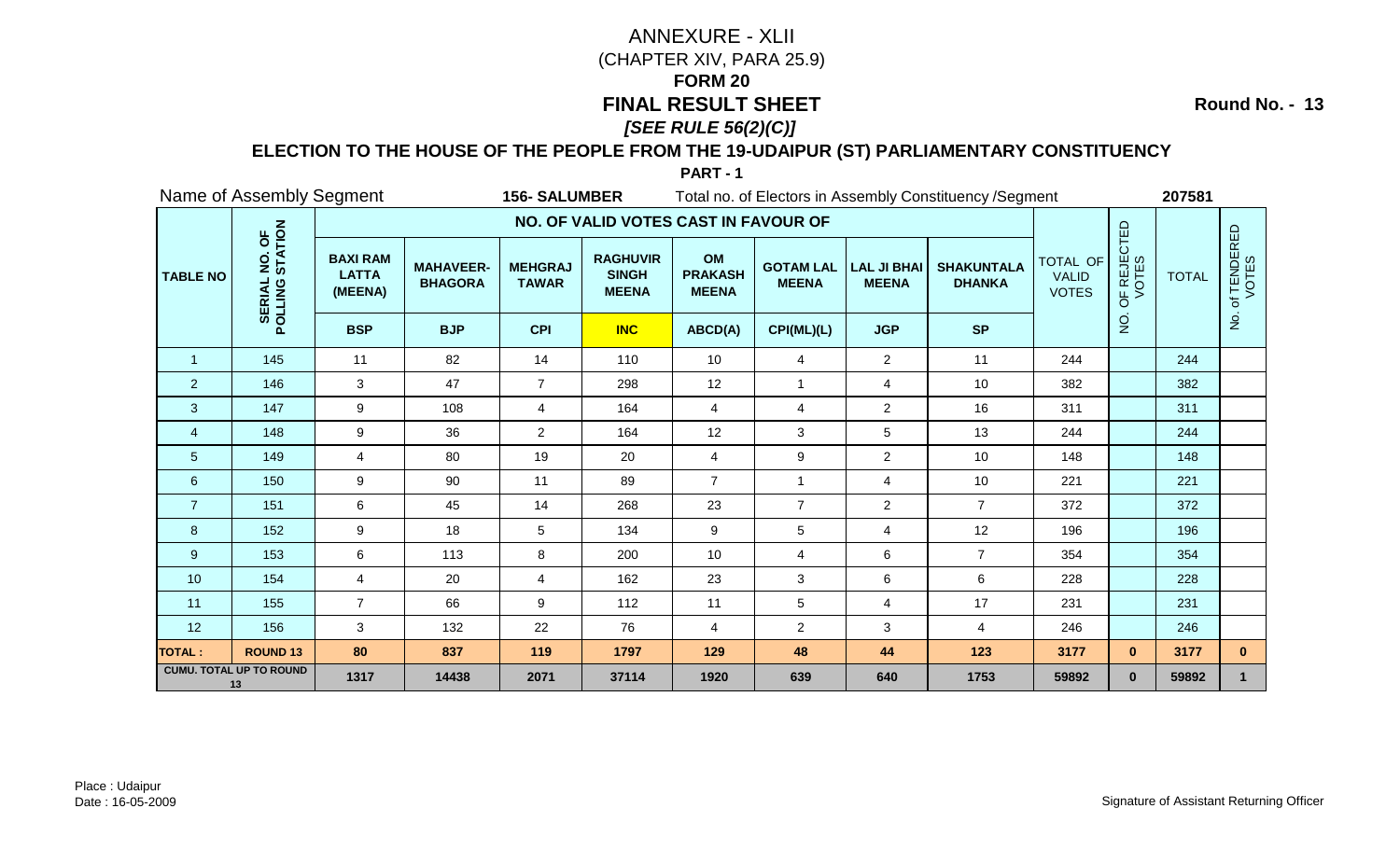**Round No. - 14**

### **ELECTION TO THE HOUSE OF THE PEOPLE FROM THE 19-UDAIPUR (ST) PARLIAMENTARY CONSTITUENCY**

|                 | Name of Assembly Segment<br><b>156- SALUMBER</b> |                                            |                                    |                                |                                                 | Total no. of Electors in Assembly Constituency / Segment |                                  |                                    |                                    |                                          |                      | 207581       |                      |
|-----------------|--------------------------------------------------|--------------------------------------------|------------------------------------|--------------------------------|-------------------------------------------------|----------------------------------------------------------|----------------------------------|------------------------------------|------------------------------------|------------------------------------------|----------------------|--------------|----------------------|
|                 |                                                  |                                            |                                    |                                | NO. OF VALID VOTES CAST IN FAVOUR OF            |                                                          |                                  |                                    |                                    |                                          |                      |              |                      |
| <b>TABLE NO</b> | NO. OF<br>STATION<br>POLLING                     | <b>BAXI RAM</b><br><b>LATTA</b><br>(MEENA) | <b>MAHAVEER-</b><br><b>BHAGORA</b> | <b>MEHGRAJ</b><br><b>TAWAR</b> | <b>RAGHUVIR</b><br><b>SINGH</b><br><b>MEENA</b> | OM<br><b>PRAKASH</b><br><b>MEENA</b>                     | <b>GOTAM LAL</b><br><b>MEENA</b> | <b>LAL JI BHAI</b><br><b>MEENA</b> | <b>SHAKUNTALA</b><br><b>DHANKA</b> | TOTAL OF<br><b>VALID</b><br><b>VOTES</b> | OF REJECTED<br>VOTES | <b>TOTAL</b> | of TENDERED<br>VOTES |
|                 |                                                  | <b>BSP</b>                                 | <b>BJP</b>                         | <b>CPI</b>                     | <b>INC</b>                                      | ABCD(A)                                                  | CPI(ML)(L)                       | <b>JGP</b>                         | <b>SP</b>                          |                                          | $\frac{1}{2}$        |              | $rac{1}{2}$          |
| $\overline{1}$  | 157                                              | 10                                         | 101                                | 13                             | 184                                             | 8                                                        | 3                                | 5                                  | 6                                  | 330                                      |                      | 330          |                      |
| $\overline{2}$  | 158                                              | $\overline{7}$                             | 135                                | 13                             | 60                                              | $\overline{c}$                                           | 0                                | $\overline{a}$                     | $\overline{2}$                     | 221                                      |                      | 221          |                      |
| 3               | 159                                              | 13                                         | 80                                 | 13                             | 160                                             | 11                                                       | $\pmb{0}$                        | 6                                  | 8                                  | 291                                      |                      | 291          |                      |
| $\overline{4}$  | 160                                              | 10                                         | 113                                | 12                             | 47                                              | 8                                                        | 3                                | 0                                  | 9                                  | 202                                      |                      | 202          |                      |
| 5               | 161                                              | 14                                         | 79                                 | 10                             | 141                                             | 8                                                        | 6                                | 6                                  | 25                                 | 289                                      |                      | 289          |                      |
| $\,6$           | 162                                              | 6                                          | 139                                | 6                              | 47                                              | $\overline{4}$                                           | $\overline{4}$                   | 4                                  | 6                                  | 216                                      |                      | 216          |                      |
| $\overline{7}$  | 163                                              | $\mathbf{1}$                               | 93                                 | 15                             | 90                                              | $\sqrt{3}$                                               | 1                                | 3                                  | 10                                 | 216                                      |                      | 216          |                      |
| 8               | 164                                              | 5                                          | 203                                | 27                             | 11                                              | 3                                                        | $\overline{c}$                   | 4                                  | $\overline{2}$                     | 257                                      |                      | 257          |                      |
| 9               | 165                                              | 10                                         | 116                                | 14                             | 71                                              | $\overline{4}$                                           | 4                                | 6                                  | 12                                 | 237                                      |                      | 237          |                      |
| 10              | 166                                              | $\overline{7}$                             | 191                                | 26                             | 72                                              | 8                                                        | 3                                | $\overline{2}$                     | 11                                 | 320                                      |                      | 320          |                      |
| 11              | 167                                              | 6                                          | 177                                | 13                             | 143                                             | $\overline{1}$                                           | $\overline{c}$                   | 0                                  | $\overline{7}$                     | 349                                      |                      | 349          |                      |
| 12              | 168                                              | 4                                          | 142                                | 10                             | 53                                              | $\mathbf 5$                                              | $\mathbf{1}$                     | $\mathbf{1}$                       | 5                                  | 221                                      |                      | 221          |                      |
| <b>TOTAL:</b>   | <b>ROUND 14</b>                                  | 93                                         | 1569                               | 172                            | 1079                                            | 65                                                       | 29                               | 39                                 | 103                                | 3149                                     | $\mathbf{0}$         | 3149         | $\mathbf{0}$         |
|                 | <b>CUMU. TOTAL UP TO ROUND</b><br>14             | 1410                                       | 16007                              | 2243                           | 38193                                           | 1985                                                     | 668                              | 679                                | 1856                               | 63041                                    | $\mathbf{0}$         | 63041        | 1                    |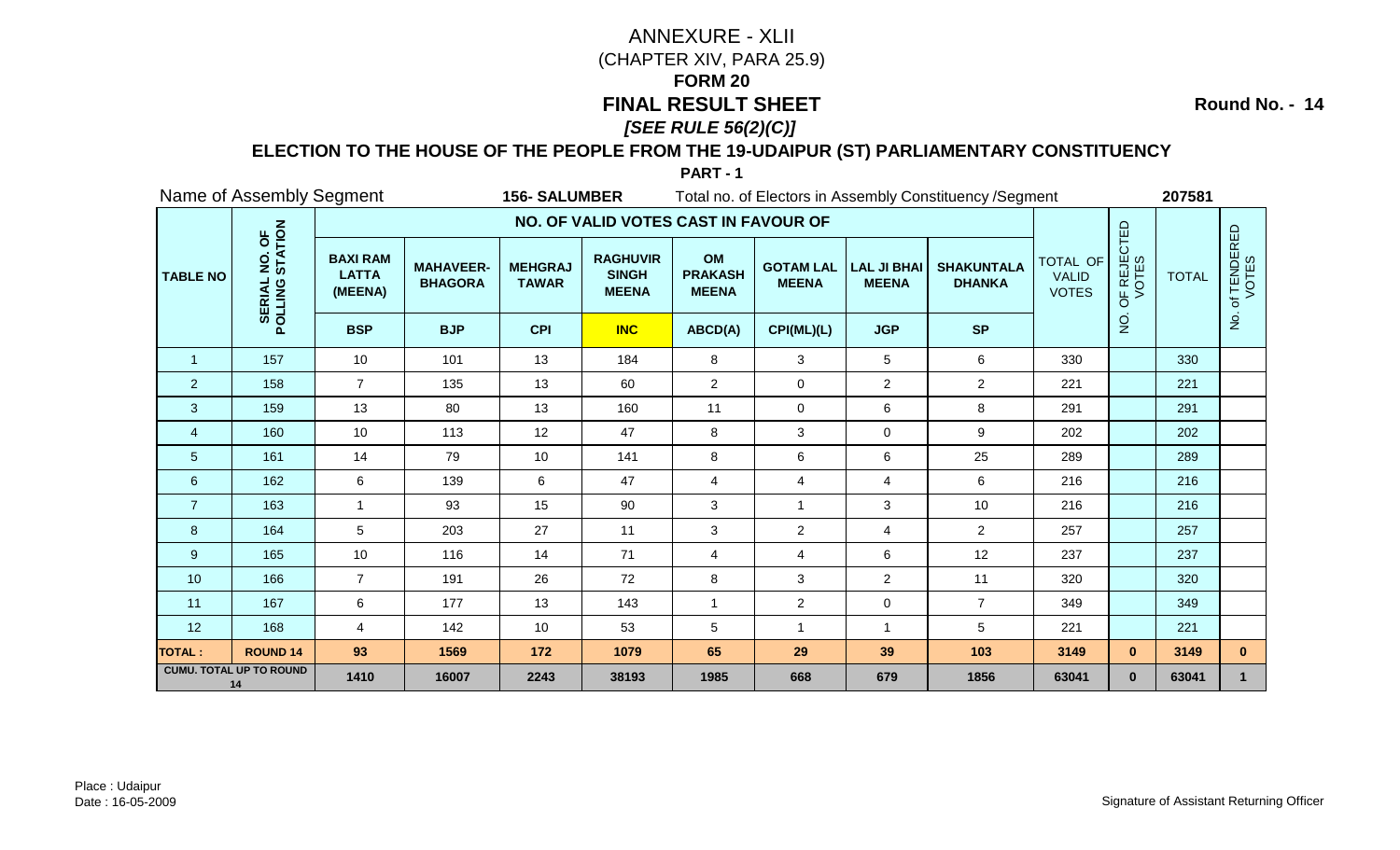**Round No. - 15**

### **ELECTION TO THE HOUSE OF THE PEOPLE FROM THE 19-UDAIPUR (ST) PARLIAMENTARY CONSTITUENCY**

|                 | Name of Assembly Segment<br><b>156- SALUMBER</b> |                                            |                                    |                                |                                                 |                                      | Total no. of Electors in Assembly Constituency / Segment |                                    |                                    |                                          |                      |              |                      |
|-----------------|--------------------------------------------------|--------------------------------------------|------------------------------------|--------------------------------|-------------------------------------------------|--------------------------------------|----------------------------------------------------------|------------------------------------|------------------------------------|------------------------------------------|----------------------|--------------|----------------------|
|                 |                                                  |                                            |                                    |                                | NO. OF VALID VOTES CAST IN FAVOUR OF            |                                      |                                                          |                                    |                                    |                                          |                      |              |                      |
| <b>TABLE NO</b> | NO. OF<br>STATION<br><b>SERIAL</b><br>POLLING    | <b>BAXI RAM</b><br><b>LATTA</b><br>(MEENA) | <b>MAHAVEER-</b><br><b>BHAGORA</b> | <b>MEHGRAJ</b><br><b>TAWAR</b> | <b>RAGHUVIR</b><br><b>SINGH</b><br><b>MEENA</b> | OM<br><b>PRAKASH</b><br><b>MEENA</b> | <b>GOTAM LAL</b><br><b>MEENA</b>                         | <b>LAL JI BHAI</b><br><b>MEENA</b> | <b>SHAKUNTALA</b><br><b>DHANKA</b> | TOTAL OF<br><b>VALID</b><br><b>VOTES</b> | OF REJECTED<br>VOTES | <b>TOTAL</b> | of TENDERED<br>VOTES |
|                 |                                                  | <b>BSP</b>                                 | <b>BJP</b>                         | <b>CPI</b>                     | <b>INC</b>                                      | ABCD(A)                              | CPI(ML)(L)                                               | <b>JGP</b>                         | <b>SP</b>                          |                                          | $\frac{1}{2}$        |              | $\frac{9}{2}$        |
| $\overline{1}$  | 169                                              | $\overline{2}$                             | 79                                 | $\overline{4}$                 | 63                                              | $\overline{4}$                       | 0                                                        | $\mathbf{1}$                       | $\overline{2}$                     | 155                                      |                      | 155          |                      |
| $\overline{2}$  | 170                                              | 3                                          | 32                                 | 10                             | 318                                             | 16                                   | $\mathbf{1}$                                             | $\overline{2}$                     | $\overline{7}$                     | 389                                      |                      | 389          |                      |
| 3               | 171                                              | 5                                          | 270                                | 16                             | 260                                             | 13                                   | 5                                                        | 6                                  | $\,6$                              | 581                                      |                      | 581          |                      |
| $\overline{4}$  | 172                                              | 6                                          | 200                                | 5                              | 124                                             | $\overline{4}$                       | 4                                                        | $\mathbf{1}$                       | $\overline{4}$                     | 348                                      |                      | 348          |                      |
| $\overline{5}$  | 173                                              | 6                                          | 145                                | 11                             | 75                                              | 0                                    | 5                                                        | $\mathbf{1}$                       | 14                                 | 257                                      |                      | 257          |                      |
| $6\phantom{1}6$ | 174                                              | $\overline{4}$                             | 52                                 | 6                              | 150                                             | 9                                    | 3                                                        | $\overline{7}$                     | 11                                 | 242                                      |                      | 242          |                      |
| $\overline{7}$  | 175                                              | 15                                         | 104                                | 21                             | 334                                             | 24                                   | 6                                                        | 6                                  | 23                                 | 533                                      |                      | 533          |                      |
| 8               | 176                                              | $\overline{7}$                             | 40                                 | 17                             | 366                                             | 13                                   | 3                                                        | 5                                  | 19                                 | 470                                      |                      | 470          |                      |
| 9               | 177                                              | 8                                          | 55                                 | 27                             | 579                                             | 52                                   | 9                                                        | 16                                 | 34                                 | 780                                      |                      | 780          |                      |
| 10              | 178                                              | 5                                          | 52                                 | 74                             | 285                                             | 19                                   | 8                                                        | 5                                  | 8                                  | 456                                      |                      | 456          |                      |
| 11              | 179                                              | 6                                          | 15                                 | 12                             | 274                                             | 9                                    | $\overline{2}$                                           | 0                                  | 5                                  | 323                                      |                      | 323          |                      |
| 12              | 180                                              | 17                                         | 137                                | 22                             | 328                                             | 14                                   | 3                                                        | $\overline{7}$                     | 9                                  | 537                                      |                      | 537          |                      |
| <b>TOTAL:</b>   | <b>ROUND 15</b>                                  | 84                                         | 1181                               | 225                            | 3156                                            | 177                                  | 49                                                       | 57                                 | 142                                | 5071                                     | $\mathbf{0}$         | 5071         | $\mathbf{0}$         |
|                 | <b>CUMU. TOTAL UP TO ROUND</b><br>15             | 1494                                       | 17188                              | 2468                           | 41349                                           | 2162                                 | 717                                                      | 736                                | 1998                               | 68112                                    | $\mathbf{0}$         | 68112        |                      |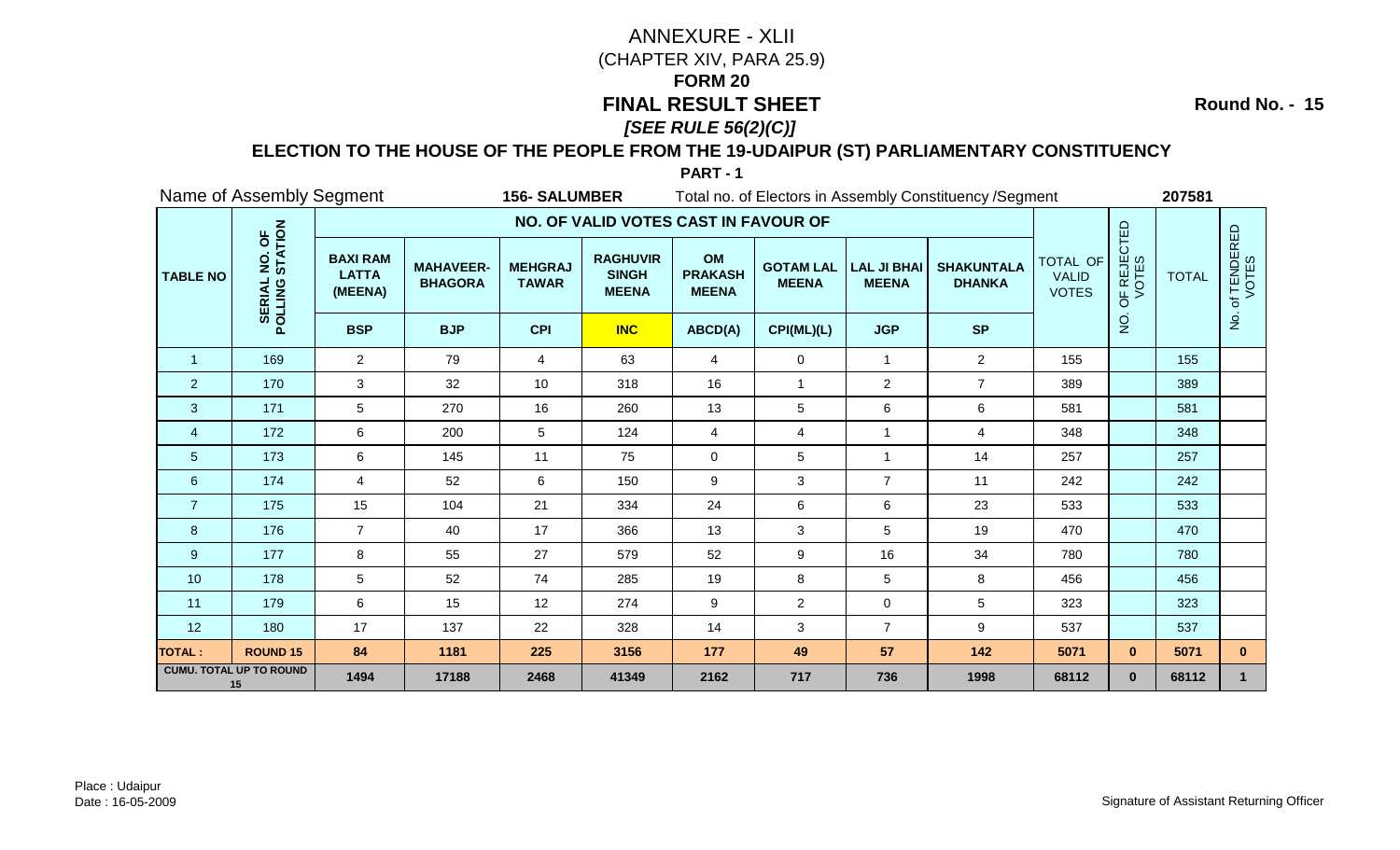**Round No. - 16**

### **ELECTION TO THE HOUSE OF THE PEOPLE FROM THE 19-UDAIPUR (ST) PARLIAMENTARY CONSTITUENCY**

|                 | Name of Assembly Segment<br><b>156-SALUMBER</b> |                                            |                                    |                                |                                                 |                                      |                                  | Total no. of Electors in Assembly Constituency / Segment |                                    |                                          | 207581               |              |                           |
|-----------------|-------------------------------------------------|--------------------------------------------|------------------------------------|--------------------------------|-------------------------------------------------|--------------------------------------|----------------------------------|----------------------------------------------------------|------------------------------------|------------------------------------------|----------------------|--------------|---------------------------|
|                 |                                                 |                                            |                                    |                                | NO. OF VALID VOTES CAST IN FAVOUR OF            |                                      |                                  |                                                          |                                    |                                          |                      |              |                           |
| <b>TABLE NO</b> | NO. OF<br>STATION<br><b>SERIAL</b><br>POLLING   | <b>BAXI RAM</b><br><b>LATTA</b><br>(MEENA) | <b>MAHAVEER-</b><br><b>BHAGORA</b> | <b>MEHGRAJ</b><br><b>TAWAR</b> | <b>RAGHUVIR</b><br><b>SINGH</b><br><b>MEENA</b> | OM<br><b>PRAKASH</b><br><b>MEENA</b> | <b>GOTAM LAL</b><br><b>MEENA</b> | <b>LAL JI BHAI</b><br><b>MEENA</b>                       | <b>SHAKUNTALA</b><br><b>DHANKA</b> | TOTAL OF<br><b>VALID</b><br><b>VOTES</b> | OF REJECTED<br>VOTES | <b>TOTAL</b> | f TENDERED<br>VOTES<br>'ত |
|                 |                                                 | <b>BSP</b>                                 | <b>BJP</b>                         | <b>CPI</b>                     | <b>INC</b>                                      | ABCD(A)                              | CPI(ML)(L)                       | <b>JGP</b>                                               | <b>SP</b>                          |                                          | $\rm \dot{Q}$        |              | $\mathsf{P}$              |
| $\overline{1}$  | 181                                             | 19                                         | 149                                | 23                             | 227                                             | 14                                   | 5                                | 8                                                        | 20                                 | 465                                      |                      | 465          |                           |
| 2               | 182                                             | 4                                          | 248                                | 18                             | 75                                              | 3                                    | 3                                | 4                                                        | 3                                  | 358                                      |                      | 358          |                           |
| 3               | 183                                             | 13                                         | 216                                | 17                             | 211                                             | 14                                   | 11                               | 8                                                        | 23                                 | 513                                      |                      | 513          |                           |
| $\overline{4}$  | 184                                             | $\overline{2}$                             | 139                                | 19                             | 184                                             | 14                                   | 3                                | 5                                                        | $\overline{2}$                     | 368                                      |                      | 368          |                           |
| 5               | 185                                             | 3                                          | 85                                 | 27                             | 174                                             | 27                                   | 9                                | 5                                                        | 15                                 | 345                                      |                      | 345          |                           |
| $\,6\,$         | 186                                             | 10                                         | 20                                 | 6                              | 262                                             | 8                                    | $\mathbf{1}$                     | $\mathbf{1}$                                             | $\overline{1}$                     | 309                                      |                      | 309          |                           |
| $\overline{7}$  | 187                                             | 8                                          | 239                                | 13                             | 85                                              | 4                                    | $\overline{c}$                   | 1                                                        | 8                                  | 360                                      |                      | 360          |                           |
| 8               | 188                                             | 11                                         | 166                                | $\overline{7}$                 | 292                                             | 11                                   | 5                                | 4                                                        | 13                                 | 509                                      |                      | 509          |                           |
| 9               | 189                                             | 5                                          | 188                                | 8                              | 213                                             | 11                                   | $\mathbf{3}$                     | 4                                                        | $\overline{7}$                     | 439                                      |                      | 439          |                           |
| 10              | 190                                             | 4                                          | 156                                | $\overline{4}$                 | 93                                              | $\overline{4}$                       | $\overline{1}$                   | 0                                                        | $\overline{7}$                     | 269                                      |                      | 269          |                           |
| 11              | 191                                             | 9                                          | 101                                | 20                             | 260                                             | 17                                   | $\mathfrak{S}$                   | 5                                                        | 9                                  | 424                                      |                      | 424          |                           |
| 12              | 192                                             | 10                                         | 155                                | 18                             | 108                                             | $\overline{c}$                       | $\mathbf{1}$                     | $\overline{a}$                                           | 12                                 | 308                                      |                      | 308          |                           |
| <b>TOTAL:</b>   | <b>ROUND 16</b>                                 | 98                                         | 1862                               | 180                            | 2184                                            | 129                                  | 47                               | 47                                                       | 120                                | 4667                                     | $\mathbf{0}$         | 4667         | $\mathbf{0}$              |
|                 | <b>CUMU. TOTAL UP TO ROUND</b><br>16            | 1592                                       | 19050                              | 2648                           | 43533                                           | 2291                                 | 764                              | 783                                                      | 2118                               | 72779                                    | $\mathbf{0}$         | 72779        |                           |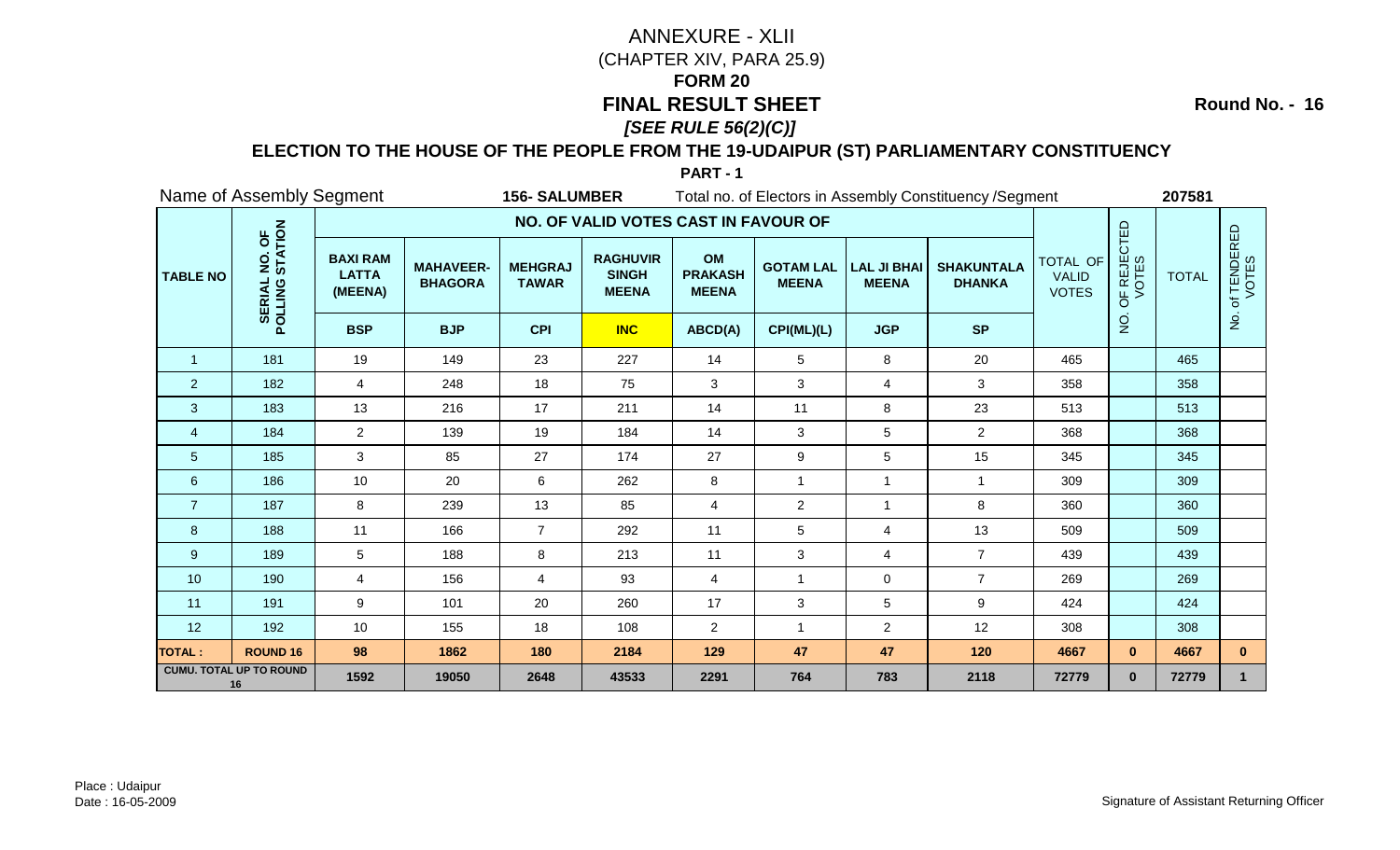**Round No. - 17**

### **ELECTION TO THE HOUSE OF THE PEOPLE FROM THE 19-UDAIPUR (ST) PARLIAMENTARY CONSTITUENCY**

|                 | Name of Assembly Segment<br><b>156-SALUMBER</b> |                                            |                                    |                                |                                                 |                                      |                                  | Total no. of Electors in Assembly Constituency / Segment |                                    |                                          | 207581               |              |                      |
|-----------------|-------------------------------------------------|--------------------------------------------|------------------------------------|--------------------------------|-------------------------------------------------|--------------------------------------|----------------------------------|----------------------------------------------------------|------------------------------------|------------------------------------------|----------------------|--------------|----------------------|
|                 |                                                 |                                            |                                    |                                | NO. OF VALID VOTES CAST IN FAVOUR OF            |                                      |                                  |                                                          |                                    |                                          |                      |              |                      |
| <b>TABLE NO</b> | NO. OF<br>STATION<br>POLLING                    | <b>BAXI RAM</b><br><b>LATTA</b><br>(MEENA) | <b>MAHAVEER-</b><br><b>BHAGORA</b> | <b>MEHGRAJ</b><br><b>TAWAR</b> | <b>RAGHUVIR</b><br><b>SINGH</b><br><b>MEENA</b> | OM<br><b>PRAKASH</b><br><b>MEENA</b> | <b>GOTAM LAL</b><br><b>MEENA</b> | <b>LAL JI BHAI</b><br><b>MEENA</b>                       | <b>SHAKUNTALA</b><br><b>DHANKA</b> | TOTAL OF<br><b>VALID</b><br><b>VOTES</b> | OF REJECTED<br>VOTES | <b>TOTAL</b> | of TENDERED<br>VOTES |
|                 |                                                 | <b>BSP</b>                                 | <b>BJP</b>                         | <b>CPI</b>                     | <b>INC</b>                                      | ABCD(A)                              | CPI(ML)(L)                       | <b>JGP</b>                                               | <b>SP</b>                          |                                          | o<br>Z               |              | $\frac{9}{2}$        |
| $\mathbf{1}$    | 193                                             | 5                                          | 235                                | $\overline{2}$                 | 87                                              | $\mathbf 0$                          | $\overline{2}$                   | $\mathbf 0$                                              | $\mathbf{1}$                       | 332                                      |                      | 332          |                      |
| $\overline{2}$  | 194                                             | $\overline{4}$                             | 379                                | 6                              | 104                                             | $\mathbf 0$                          | $\overline{2}$                   | 4                                                        | 1                                  | 500                                      |                      | 500          |                      |
| 3               | 195                                             | $\overline{7}$                             | 406                                | 16                             | 223                                             | 3                                    | 3                                | 3                                                        | $\overline{4}$                     | 665                                      |                      | 665          |                      |
| $\overline{4}$  | 196                                             | 4                                          | 229                                | 11                             | 92                                              | 3                                    | $\mathbf 0$                      | $\overline{2}$                                           | $\overline{4}$                     | 345                                      |                      | 345          |                      |
| $\overline{5}$  | 197                                             | 6                                          | 248                                | 9                              | 205                                             | 6                                    | $\overline{2}$                   | 3                                                        | 6                                  | 485                                      |                      | 485          |                      |
| $\,6\,$         | 198                                             | 5                                          | 194                                | 9                              | 121                                             | $\sqrt{5}$                           | $5\phantom{.0}$                  | 5                                                        | 11                                 | 355                                      |                      | 355          |                      |
| $\overline{7}$  | 199                                             | 6                                          | 147                                | $\overline{7}$                 | 180                                             | 3                                    | 1                                | $\mathbf 0$                                              | 9                                  | 353                                      |                      | 353          |                      |
| 8               | 200                                             | $\overline{2}$                             | 209                                | 6                              | 284                                             | $\overline{2}$                       | $\mathbf{1}$                     | 3                                                        | 3                                  | 510                                      |                      | 510          |                      |
| 9               | 201                                             | 3                                          | 164                                | 16                             | 215                                             | 3                                    | 15                               | $\overline{2}$                                           | 10                                 | 428                                      |                      | 428          |                      |
| 10              | 202                                             | $\overline{4}$                             | 233                                | 3                              | 351                                             | 3                                    | $\overline{2}$                   | 4                                                        | 5                                  | 605                                      |                      | 605          |                      |
| 11              | 203                                             | 5                                          | 147                                | 18                             | 139                                             | 12                                   | $\overline{4}$                   | $\overline{2}$                                           | 10                                 | 337                                      |                      | 337          |                      |
| 12              | 204                                             | 14                                         | 274                                | 15                             | 194                                             | 4                                    | $\mathbf{1}$                     | 6                                                        | 10                                 | 518                                      |                      | 518          |                      |
| <b>TOTAL:</b>   | <b>ROUND 17</b>                                 | 65                                         | 2865                               | 118                            | 2195                                            | 44                                   | 38                               | 34                                                       | 74                                 | 5433                                     | $\mathbf{0}$         | 5433         | $\mathbf{0}$         |
|                 | <b>CUMU. TOTAL UP TO ROUND</b><br>17            | 1657                                       | 21915                              | 2766                           | 45728                                           | 2335                                 | 802                              | 817                                                      | 2192                               | 78212                                    | $\mathbf{0}$         | 78212        |                      |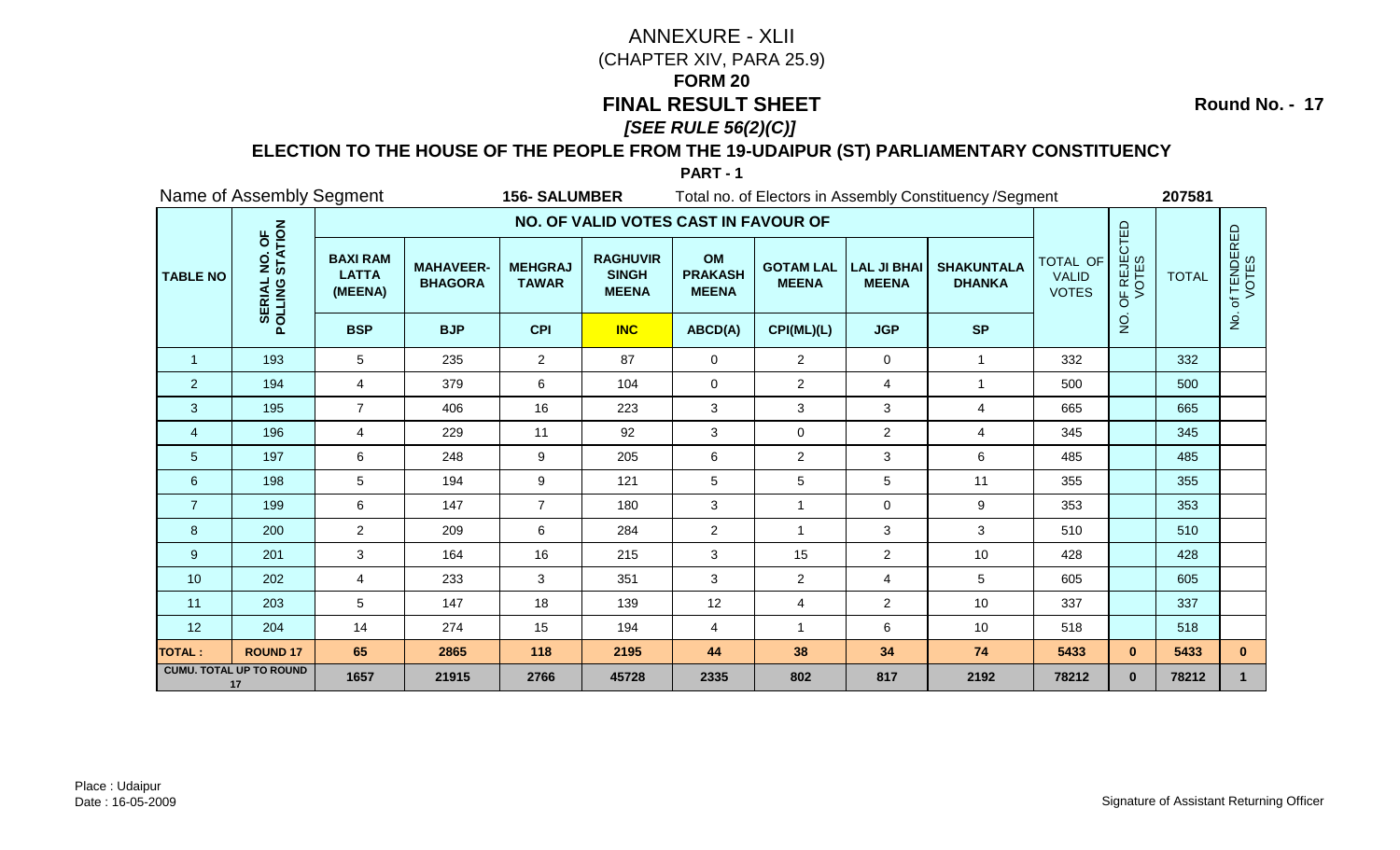**Round No. - 18**

### **ELECTION TO THE HOUSE OF THE PEOPLE FROM THE 19-UDAIPUR (ST) PARLIAMENTARY CONSTITUENCY**

|                 | Name of Assembly Segment<br><b>156-SALUMBER</b> |                                            |                                    |                                |                                                 |                                      |                                  | Total no. of Electors in Assembly Constituency / Segment |                                    |                                          | 207581               |              |                           |
|-----------------|-------------------------------------------------|--------------------------------------------|------------------------------------|--------------------------------|-------------------------------------------------|--------------------------------------|----------------------------------|----------------------------------------------------------|------------------------------------|------------------------------------------|----------------------|--------------|---------------------------|
|                 |                                                 |                                            |                                    |                                | NO. OF VALID VOTES CAST IN FAVOUR OF            |                                      |                                  |                                                          |                                    |                                          |                      |              |                           |
| <b>TABLE NO</b> | NO. OF<br>STATION<br>POLLING                    | <b>BAXI RAM</b><br><b>LATTA</b><br>(MEENA) | <b>MAHAVEER-</b><br><b>BHAGORA</b> | <b>MEHGRAJ</b><br><b>TAWAR</b> | <b>RAGHUVIR</b><br><b>SINGH</b><br><b>MEENA</b> | OM<br><b>PRAKASH</b><br><b>MEENA</b> | <b>GOTAM LAL</b><br><b>MEENA</b> | <b>LAL JI BHAI</b><br><b>MEENA</b>                       | <b>SHAKUNTALA</b><br><b>DHANKA</b> | TOTAL OF<br><b>VALID</b><br><b>VOTES</b> | OF REJECTED<br>VOTES | <b>TOTAL</b> | f TENDERED<br>VOTES<br>'ਠ |
|                 |                                                 | <b>BSP</b>                                 | <b>BJP</b>                         | <b>CPI</b>                     | <b>INC</b>                                      | ABCD(A)                              | CPI(ML)(L)                       | <b>JGP</b>                                               | <b>SP</b>                          |                                          | $\rm \dot{Q}$        |              | $\mathsf{P}$              |
| $\overline{1}$  | 205                                             | $5\overline{)}$                            | 140                                | 13                             | 99                                              | $\mathbf{1}$                         | 6                                | $\overline{2}$                                           | 8                                  | 274                                      |                      | 274          |                           |
| 2               | 206                                             | 10                                         | 147                                | 23                             | 267                                             | 16                                   | 3                                | 4                                                        | 8                                  | 478                                      |                      | 478          |                           |
| 3               | 207                                             | 17                                         | 323                                | 40                             | 287                                             | 16                                   | 8                                | 10                                                       | 18                                 | 719                                      |                      | 719          |                           |
| $\overline{4}$  | 208                                             | 9                                          | 256                                | 23                             | 137                                             | 17                                   | $\overline{7}$                   | 6                                                        | 11                                 | 466                                      |                      | 466          |                           |
| $\overline{5}$  | 209                                             | 14                                         | 184                                | 24                             | 147                                             | 8                                    | $\overline{c}$                   | 8                                                        | 6                                  | 393                                      |                      | 393          |                           |
| $\,6\,$         | 210                                             | $\overline{7}$                             | 97                                 | 15                             | 181                                             | $9\,$                                | $\overline{4}$                   | $\overline{2}$                                           | 12                                 | 327                                      |                      | 327          |                           |
| $\overline{7}$  | 211                                             | 9                                          | 235                                | 18                             | 140                                             | $\,6$                                | $\overline{7}$                   | 5                                                        | 15                                 | 435                                      |                      | 435          |                           |
| 8               | 212                                             | $\overline{4}$                             | 60                                 | $\overline{7}$                 | 265                                             | $\boldsymbol{9}$                     | 4                                | $\overline{2}$                                           | 16                                 | 367                                      |                      | 367          |                           |
| 9               | 213                                             | 10                                         | 104                                | $\overline{7}$                 | 120                                             | $\overline{1}$                       | 4                                | 3                                                        | $\overline{2}$                     | 251                                      |                      | 251          |                           |
| 10              | 214                                             | 19                                         | 165                                | 22                             | 410                                             | 15                                   | 8                                | 12                                                       | 15                                 | 666                                      |                      | 666          |                           |
| 11              | 215                                             | $\overline{2}$                             | 177                                | 20                             | 58                                              | $\mathfrak{S}$                       | $\mathbf{1}$                     | $\mathbf 0$                                              | 5                                  | 266                                      |                      | 266          |                           |
| 12              | 216                                             | 12                                         | 108                                | 14                             | 192                                             | $\overline{7}$                       | $\overline{c}$                   | 0                                                        | $\overline{7}$                     | 342                                      |                      | 342          |                           |
| <b>TOTAL:</b>   | <b>ROUND 18</b>                                 | 118                                        | 1996                               | 226                            | 2303                                            | 108                                  | 56                               | 54                                                       | 123                                | 4984                                     | $\mathbf{0}$         | 4984         | $\mathbf{0}$              |
|                 | <b>CUMU. TOTAL UP TO ROUND</b><br>18            | 1775                                       | 23911                              | 2992                           | 48031                                           | 2443                                 | 858                              | 871                                                      | 2315                               | 83196                                    | $\mathbf{0}$         | 83196        |                           |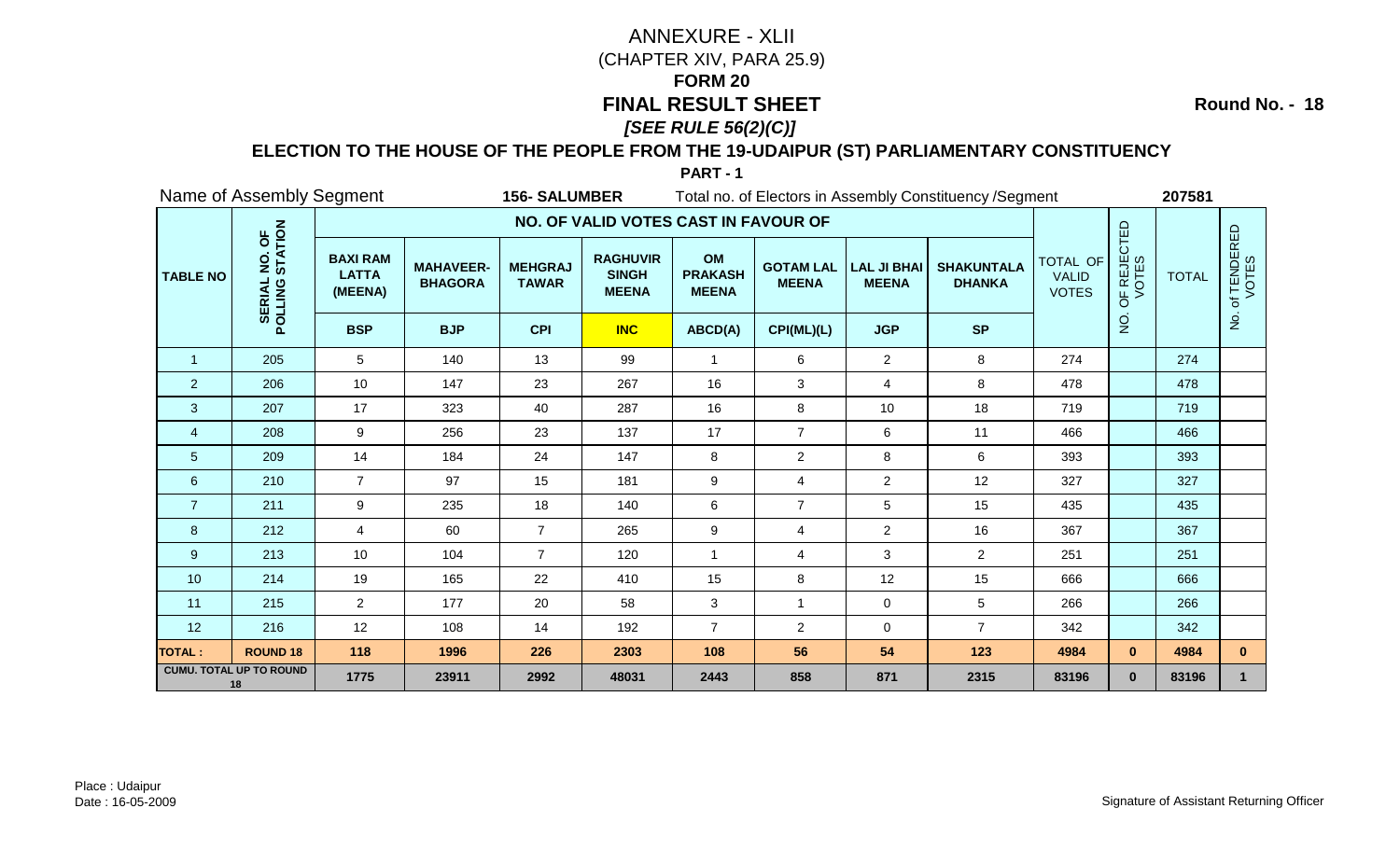**Round No. - 19**

### **ELECTION TO THE HOUSE OF THE PEOPLE FROM THE 19-UDAIPUR (ST) PARLIAMENTARY CONSTITUENCY**

|                 | Name of Assembly Segment<br><b>156- SALUMBER</b> |                                            |                                    |                                |                                                 | Total no. of Electors in Assembly Constituency / Segment |                                  |                                    |                                    |                                          |                      | 207581       |                      |  |
|-----------------|--------------------------------------------------|--------------------------------------------|------------------------------------|--------------------------------|-------------------------------------------------|----------------------------------------------------------|----------------------------------|------------------------------------|------------------------------------|------------------------------------------|----------------------|--------------|----------------------|--|
|                 |                                                  |                                            |                                    |                                | NO. OF VALID VOTES CAST IN FAVOUR OF            |                                                          |                                  |                                    |                                    |                                          |                      |              |                      |  |
| <b>TABLE NO</b> | NO. OF<br>STATION<br>POLLING                     | <b>BAXI RAM</b><br><b>LATTA</b><br>(MEENA) | <b>MAHAVEER-</b><br><b>BHAGORA</b> | <b>MEHGRAJ</b><br><b>TAWAR</b> | <b>RAGHUVIR</b><br><b>SINGH</b><br><b>MEENA</b> | OM<br><b>PRAKASH</b><br><b>MEENA</b>                     | <b>GOTAM LAL</b><br><b>MEENA</b> | <b>LAL JI BHAI</b><br><b>MEENA</b> | <b>SHAKUNTALA</b><br><b>DHANKA</b> | TOTAL OF<br><b>VALID</b><br><b>VOTES</b> | OF REJECTED<br>VOTES | <b>TOTAL</b> | of TENDERED<br>VOTES |  |
|                 |                                                  | <b>BSP</b>                                 | <b>BJP</b>                         | <b>CPI</b>                     | <b>INC</b>                                      | ABCD(A)                                                  | CPI(ML)(L)                       | <b>JGP</b>                         | <b>SP</b>                          |                                          | $\frac{1}{2}$        |              | $rac{1}{2}$          |  |
| $\overline{1}$  | 217                                              | 10                                         | 187                                | 27                             | 231                                             | 14                                                       | $6\phantom{1}$                   | $\overline{2}$                     | 14                                 | 491                                      |                      | 491          |                      |  |
| $\overline{2}$  | 218                                              | 8                                          | 55                                 | 14                             | 131                                             | 6                                                        | $\overline{c}$                   | $\overline{a}$                     | 3                                  | 221                                      |                      | 221          |                      |  |
| 3               | 219                                              | $\overline{4}$                             | 82                                 | 10                             | 170                                             | 3                                                        | $\overline{2}$                   | $\mathbf{1}$                       | $\overline{4}$                     | 276                                      |                      | 276          |                      |  |
| $\overline{4}$  | 220                                              | 5                                          | 111                                | 14                             | 229                                             | 11                                                       | $\overline{4}$                   | 3                                  | $\overline{4}$                     | 381                                      |                      | 381          |                      |  |
| 5               | 221                                              | 12                                         | 84                                 | 8                              | 151                                             | 10                                                       | $\overline{2}$                   | 5                                  | 6                                  | 278                                      |                      | 278          |                      |  |
| 6               | 222                                              | 13                                         | 144                                | 16                             | 323                                             | 15                                                       | 5                                | 5                                  | 22                                 | 543                                      |                      | 543          |                      |  |
| $\overline{7}$  | 223                                              | 13                                         | 33                                 | 11                             | 469                                             | 19                                                       | $\sqrt{5}$                       | 5                                  | 26                                 | 581                                      |                      | 581          |                      |  |
| 8               | 224                                              | 23                                         | 122                                | 18                             | 416                                             | 17                                                       | 6                                | 10                                 | 11                                 | 623                                      |                      | 623          |                      |  |
| 9               | 225                                              | 13                                         | 112                                | 11                             | 150                                             | 11                                                       | $\overline{7}$                   | $\overline{2}$                     | 10                                 | 316                                      |                      | 316          |                      |  |
| 10              | 226                                              | 11                                         | 77                                 | 17                             | 161                                             | 9                                                        | 5                                | 4                                  | $\overline{7}$                     | 291                                      |                      | 291          |                      |  |
| 11              | 227                                              | 9                                          | 38                                 | 9                              | 335                                             | 18                                                       | $\mathfrak{S}$                   | 5                                  | $\overline{7}$                     | 424                                      |                      | 424          |                      |  |
| 12              | 228                                              | 22                                         | 260                                | 32                             | 198                                             | 15                                                       | $\overline{7}$                   | 12                                 | 25                                 | 571                                      |                      | 571          |                      |  |
| <b>TOTAL:</b>   | <b>ROUND 19</b>                                  | 143                                        | 1305                               | 187                            | 2964                                            | 148                                                      | 54                               | 56                                 | 139                                | 4996                                     | $\mathbf{0}$         | 4996         | $\mathbf{0}$         |  |
|                 | <b>CUMU. TOTAL UP TO ROUND</b><br>19             | 1918                                       | 25216                              | 3179                           | 50995                                           | 2591                                                     | 912                              | 927                                | 2454                               | 88192                                    | $\mathbf{0}$         | 88192        | 1                    |  |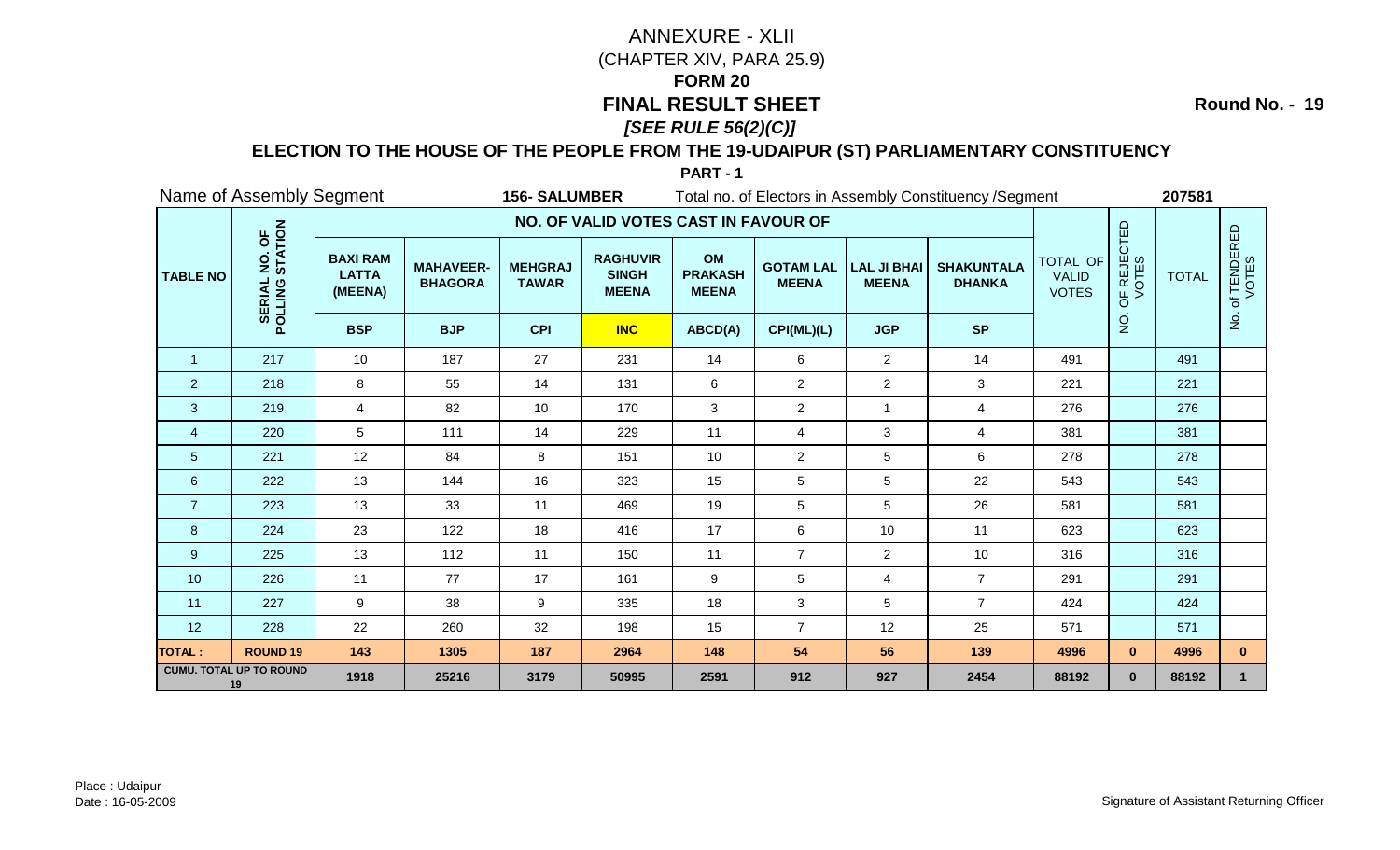**Round No. - 20**

### **ELECTION TO THE HOUSE OF THE PEOPLE FROM THE 19-UDAIPUR (ST) PARLIAMENTARY CONSTITUENCY**

|                 | Name of Assembly Segment<br><b>156- SALUMBER</b> |                                            |                                    |                                |                                                 |                                      | Total no. of Electors in Assembly Constituency / Segment |                                    |                                    |                                          |                      |              |                      |
|-----------------|--------------------------------------------------|--------------------------------------------|------------------------------------|--------------------------------|-------------------------------------------------|--------------------------------------|----------------------------------------------------------|------------------------------------|------------------------------------|------------------------------------------|----------------------|--------------|----------------------|
|                 |                                                  |                                            |                                    |                                | NO. OF VALID VOTES CAST IN FAVOUR OF            |                                      |                                                          |                                    |                                    |                                          |                      |              |                      |
| <b>TABLE NO</b> | NO. OF<br>STATION<br>POLLING                     | <b>BAXI RAM</b><br><b>LATTA</b><br>(MEENA) | <b>MAHAVEER-</b><br><b>BHAGORA</b> | <b>MEHGRAJ</b><br><b>TAWAR</b> | <b>RAGHUVIR</b><br><b>SINGH</b><br><b>MEENA</b> | OM<br><b>PRAKASH</b><br><b>MEENA</b> | <b>GOTAM LAL</b><br><b>MEENA</b>                         | <b>LAL JI BHAI</b><br><b>MEENA</b> | <b>SHAKUNTALA</b><br><b>DHANKA</b> | TOTAL OF<br><b>VALID</b><br><b>VOTES</b> | OF REJECTED<br>VOTES | <b>TOTAL</b> | of TENDERED<br>VOTES |
|                 |                                                  | <b>BSP</b>                                 | <b>BJP</b>                         | <b>CPI</b>                     | <b>INC</b>                                      | ABCD(A)                              | CPI(ML)(L)                                               | <b>JGP</b>                         | <b>SP</b>                          |                                          | $\frac{1}{2}$        |              | $\frac{9}{2}$        |
| $\overline{1}$  | 229                                              | 12                                         | 53                                 | 12                             | 403                                             | 19                                   | $\overline{7}$                                           | $\mathbf{1}$                       | 13                                 | 520                                      |                      | 520          |                      |
| $\overline{2}$  | 230                                              | 13                                         | 198                                | 16                             | 230                                             | 5                                    | $\mathbf{1}$                                             | 6                                  | 3                                  | 472                                      |                      | 472          |                      |
| 3               | 231                                              | 16                                         | 110                                | 11                             | 233                                             | 10                                   | $\overline{4}$                                           | 4                                  | 25                                 | 413                                      |                      | 413          |                      |
| $\overline{4}$  | 232                                              | $\overline{7}$                             | 50                                 | 6                              | 135                                             | 16                                   | $\overline{c}$                                           | 4                                  | $10$                               | 230                                      |                      | 230          |                      |
| $\overline{5}$  | 233                                              | 16                                         | 248                                | 31                             | 166                                             | 13                                   | 9                                                        | 4                                  | 16                                 | 503                                      |                      | 503          |                      |
| 6               | 234                                              | 4                                          | 129                                | 14                             | 48                                              | 10                                   | $\overline{c}$                                           | $\overline{a}$                     | 6                                  | 215                                      |                      | 215          |                      |
| $\overline{7}$  | 235                                              | 5                                          | 76                                 | $\overline{7}$                 | 163                                             | 10                                   | $\mathbf{1}$                                             | 3                                  | 4                                  | 269                                      |                      | 269          |                      |
| 8               | 236                                              | 8                                          | 122                                | 22                             | 183                                             | 11                                   | 5                                                        | 6                                  | $\overline{7}$                     | 364                                      |                      | 364          |                      |
| 9               | 237                                              | 10                                         | 107                                | 11                             | 114                                             | 18                                   | 13                                                       | 3                                  | 6                                  | 282                                      |                      | 282          |                      |
| 10              | 238                                              | 9                                          | 123                                | 12                             | 271                                             | 15                                   | $\overline{7}$                                           | 5                                  | 12                                 | 454                                      |                      | 454          |                      |
| 11              | 239                                              | 4                                          | 67                                 | 5                              | 198                                             | 10                                   | $\mathbf{3}$                                             | 6                                  | 6                                  | 299                                      |                      | 299          |                      |
| 12              | 240                                              | 5                                          | 98                                 | 10                             | 73                                              | $\overline{2}$                       | $\mathbf{1}$                                             | $\overline{2}$                     | $\overline{4}$                     | 195                                      |                      | 195          |                      |
| <b>TOTAL:</b>   | <b>ROUND 20</b>                                  | 109                                        | 1381                               | 157                            | 2217                                            | 139                                  | 55                                                       | 46                                 | 112                                | 4216                                     | $\mathbf{0}$         | 4216         | $\mathbf{0}$         |
|                 | <b>CUMU. TOTAL UP TO ROUND</b><br>20             | 2027                                       | 26597                              | 3336                           | 53212                                           | 2730                                 | 967                                                      | 973                                | 2566                               | 92408                                    | $\mathbf{0}$         | 92408        | $\mathbf 1$          |